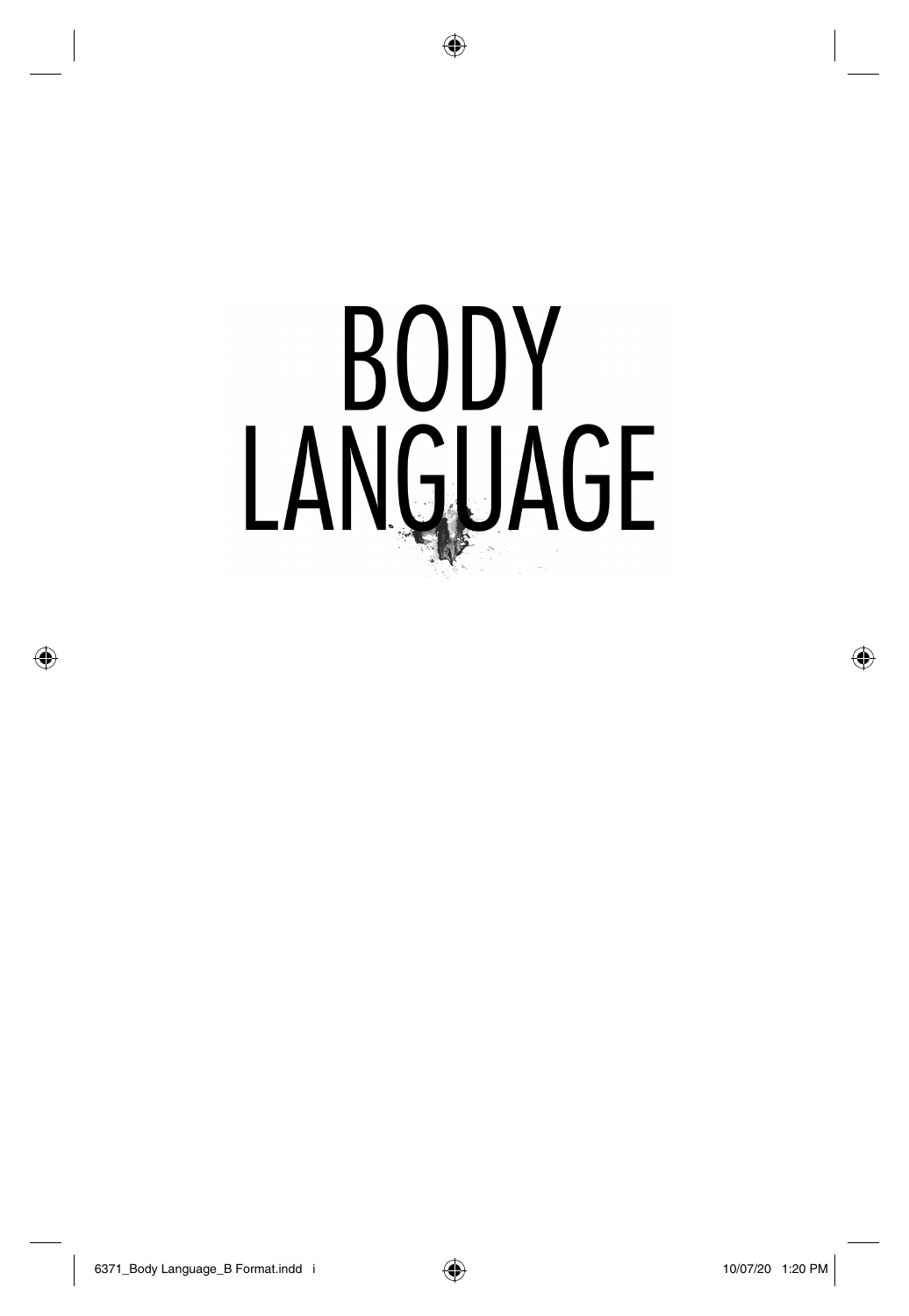A.K. Turner's first foray into crime fiction was a detective thriller trilogy, written under the pen name Anya Lipska, following the adventures of Janusz Kiszka, a fixer to London's Polish community. All three books won critical acclaim and were twice optioned as a possible TV series. In her other life as a TV producer and writer, A.K. makes documentaries and docudramas on subjects as diverse as the Mutiny on the Bounty, the sex lives of Neanderthals, and Monty Don's Italian Gardens.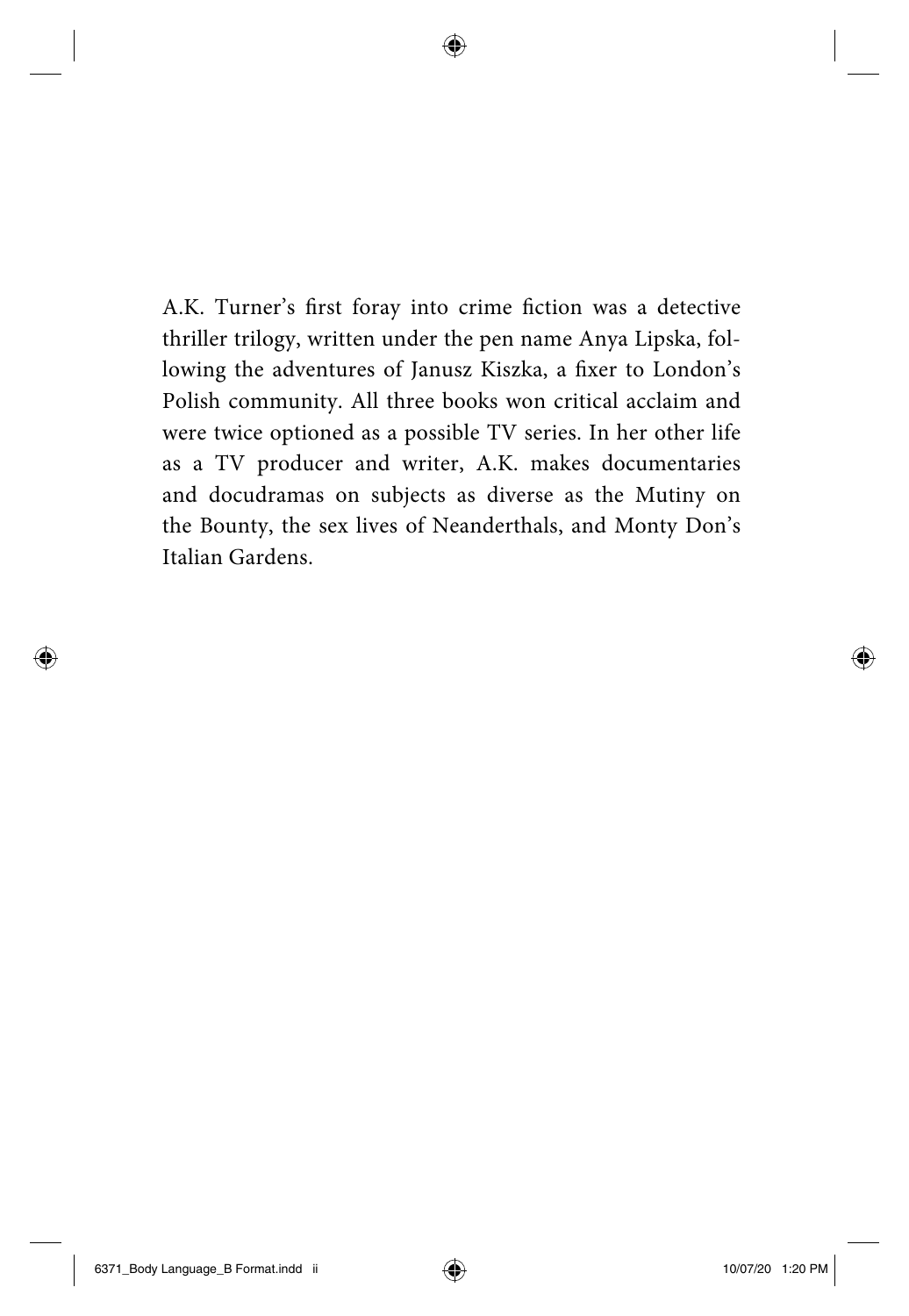# BODY LANGUAGE A.K.Turner

## **ZAFFRE**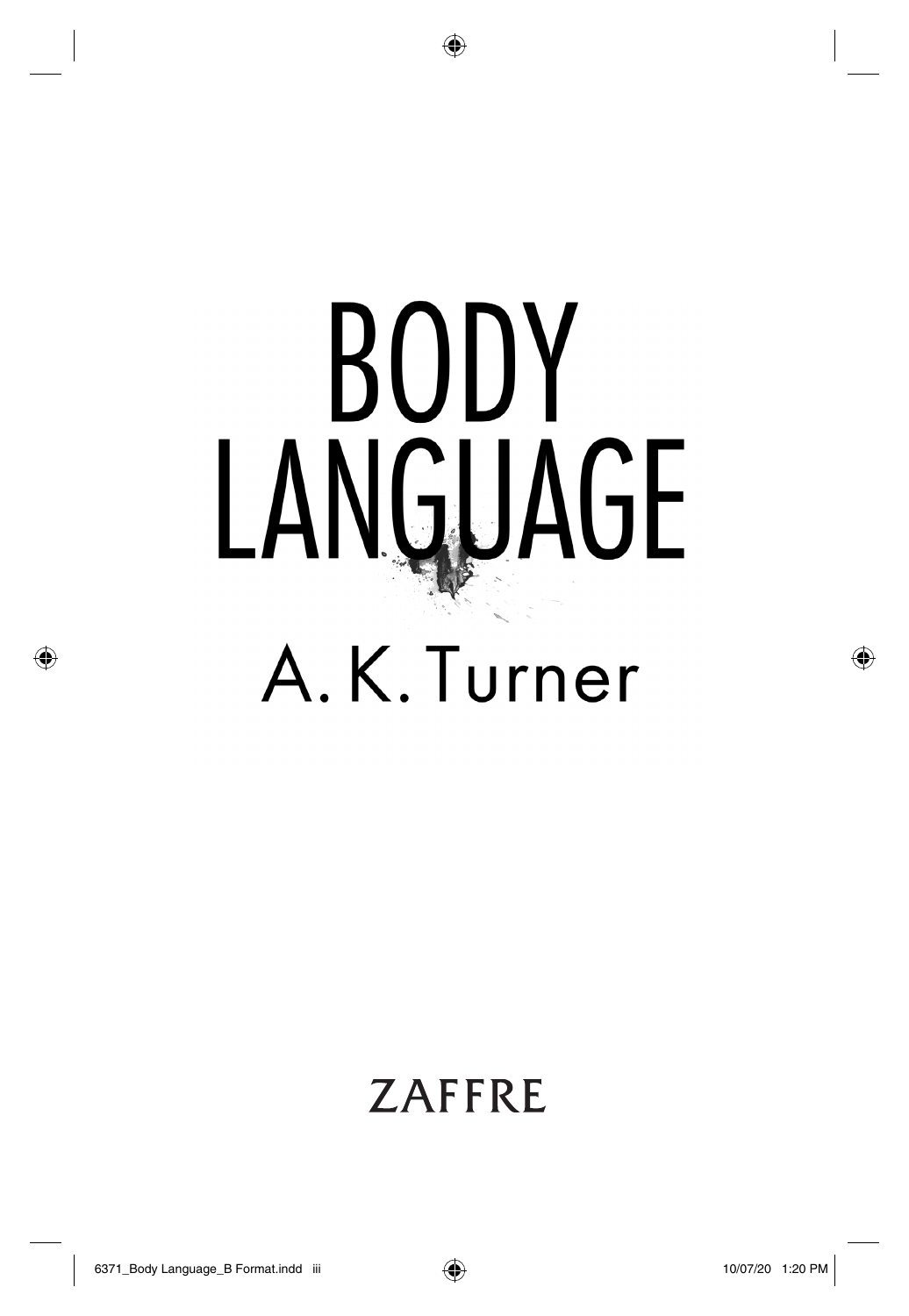First published in Great Britain in 2020 by zaffre 80–81 Wimpole St, London W1G 9RE

Copyright © A.K. Turner, 2020

All rights reserved. No part of this publication may be reproduced, stored or transmitted in any form by any means, electronic, mechanical, photocopying or otherwise, without the prior written permission of the publisher.

The right of A.K. Turner to be identified as Author of this work has been asserted by her in accordance with the Copyright, Designs and Patents Act, 1988.

This is a work of fiction. Names, places, events and incidents are either the products of the author's imagination or used fictitiously. Any resemblance to actual persons, living or dead, or actual events is purely coincidental.

> A CIP catalogue record for this book is available from the British Library.

> > ISBN: 978–1–83877–004–4

*Also available as an ebook*

1 3 5 7 9 10 8 6 4 2

Typeset by IDSUK (Data Connection) Ltd Printed and bound in Great Britain by Clays Ltd, Elcograf S.p.A.



Zaffre is an imprint of Bonnier Books UK www.bonnierbooks.co.uk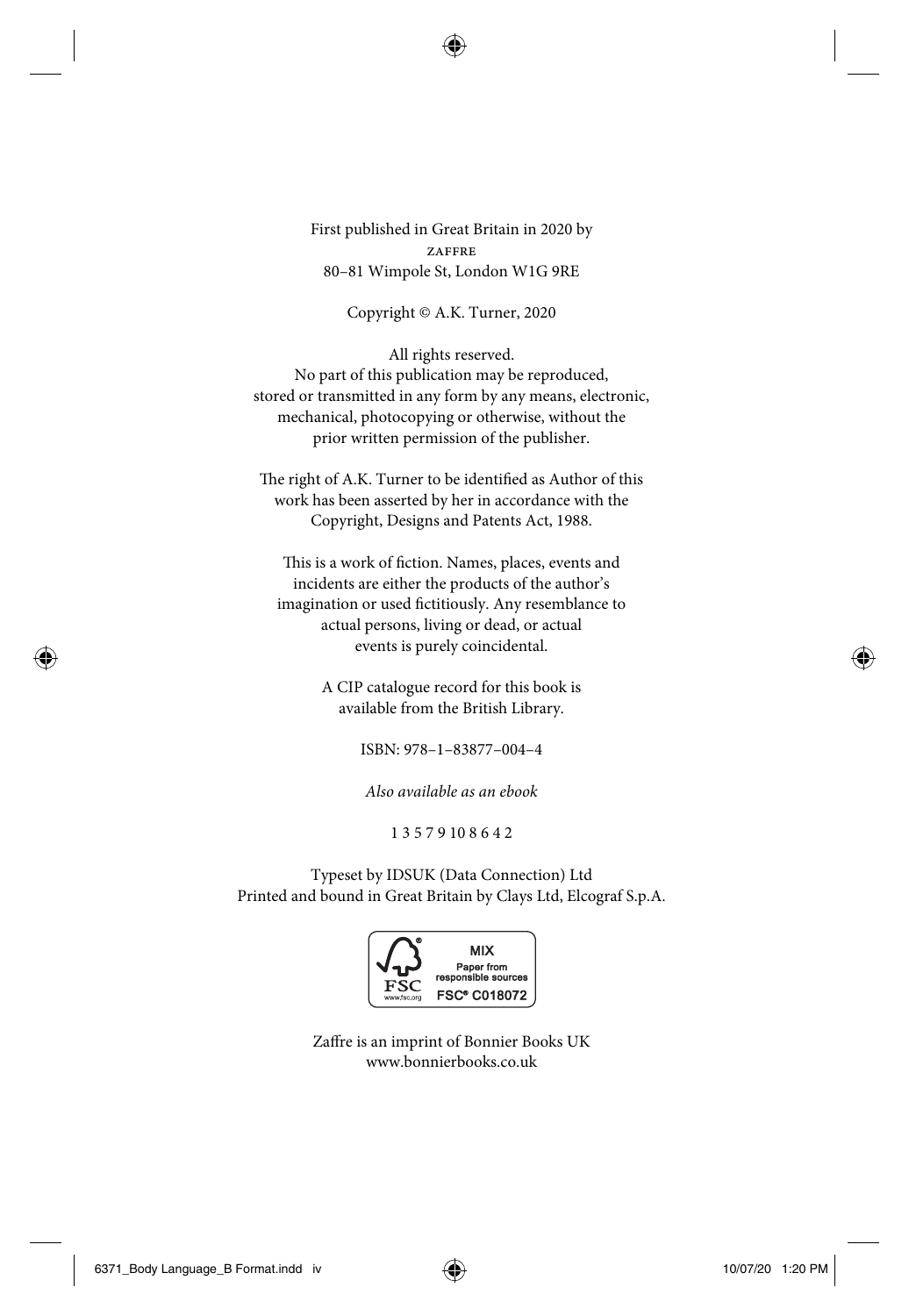*For Katy And in memory of Ann Edwards – the real 'Mrs E'*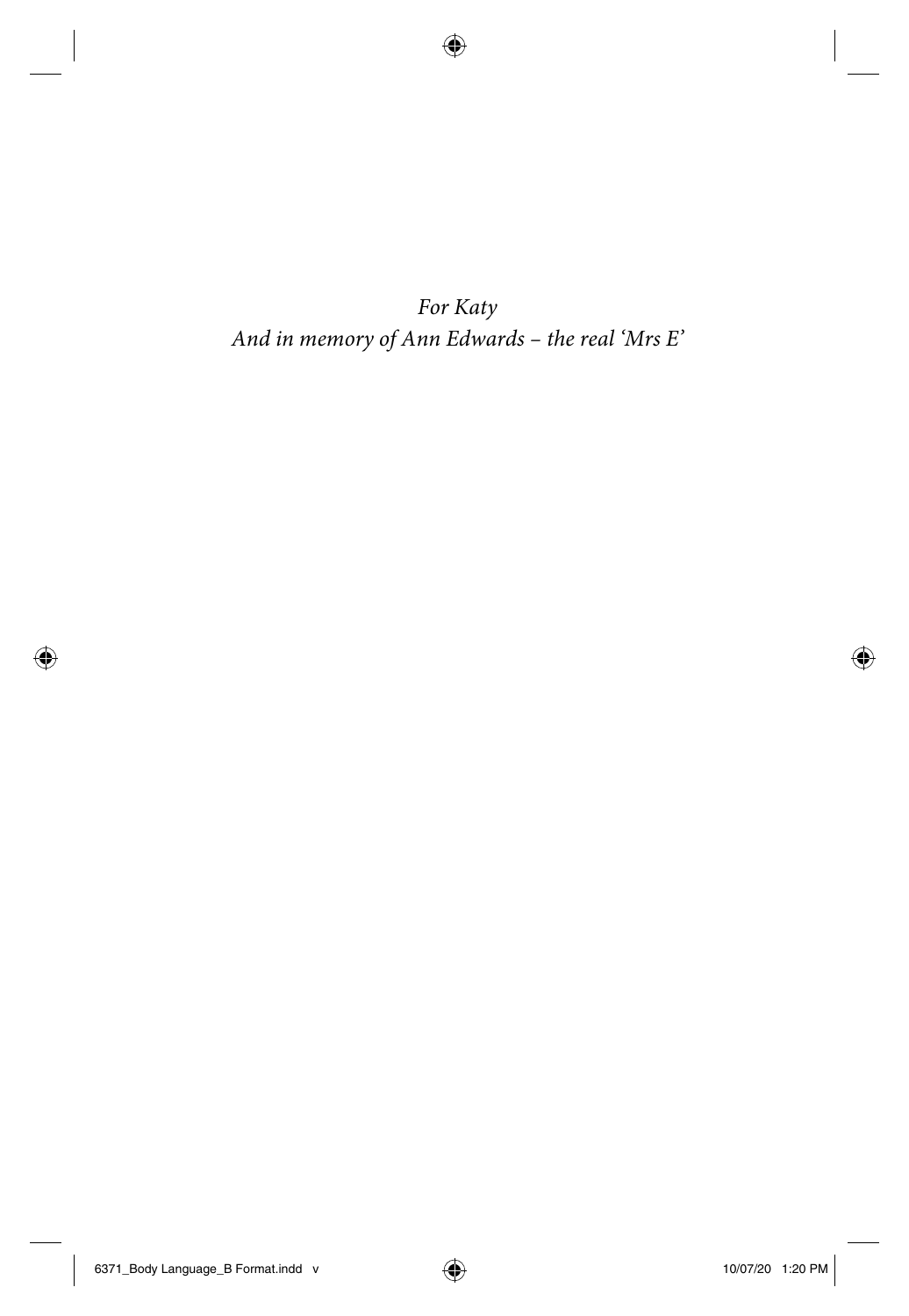#### **Chapter One**

The zip of the body bag parted to reveal Cassie's first customer of the day. The woman's half-open eyes, a surprisingly vivid blue, gazed up at her, unseeing.

'Hello there, Mrs Connery.' Her voice became gentler than the one she used with the living. 'My name's Cassie Raven and I'll be looking after you while you're with us.' She had no doubt that the dead woman could hear her and hoped she took some comfort from the words.

The previous evening Kate Connery had collapsed while getting ready for bed and died, there on her bathroom floor one week short of her fiftieth birthday. Laughter lines latticed her open, no-nonsense face beneath hair too uniformly brunette to be natural.

Cassie glanced up at the clock and swore. There was a new pathologist coming in to do the day's post-mortem list and with Carl, the junior technician, off sick and three bodies to prep, it was shaping up to be the Monday from hell.

Still, she took her time working Mrs C's nightdress up over her head, registering the faint ammoniac smell of sweat or urine, before carefully folding it away in a plastic bag. The things somebody had been wearing when they died meant a lot to their loved ones, sometimes more than the body itself, which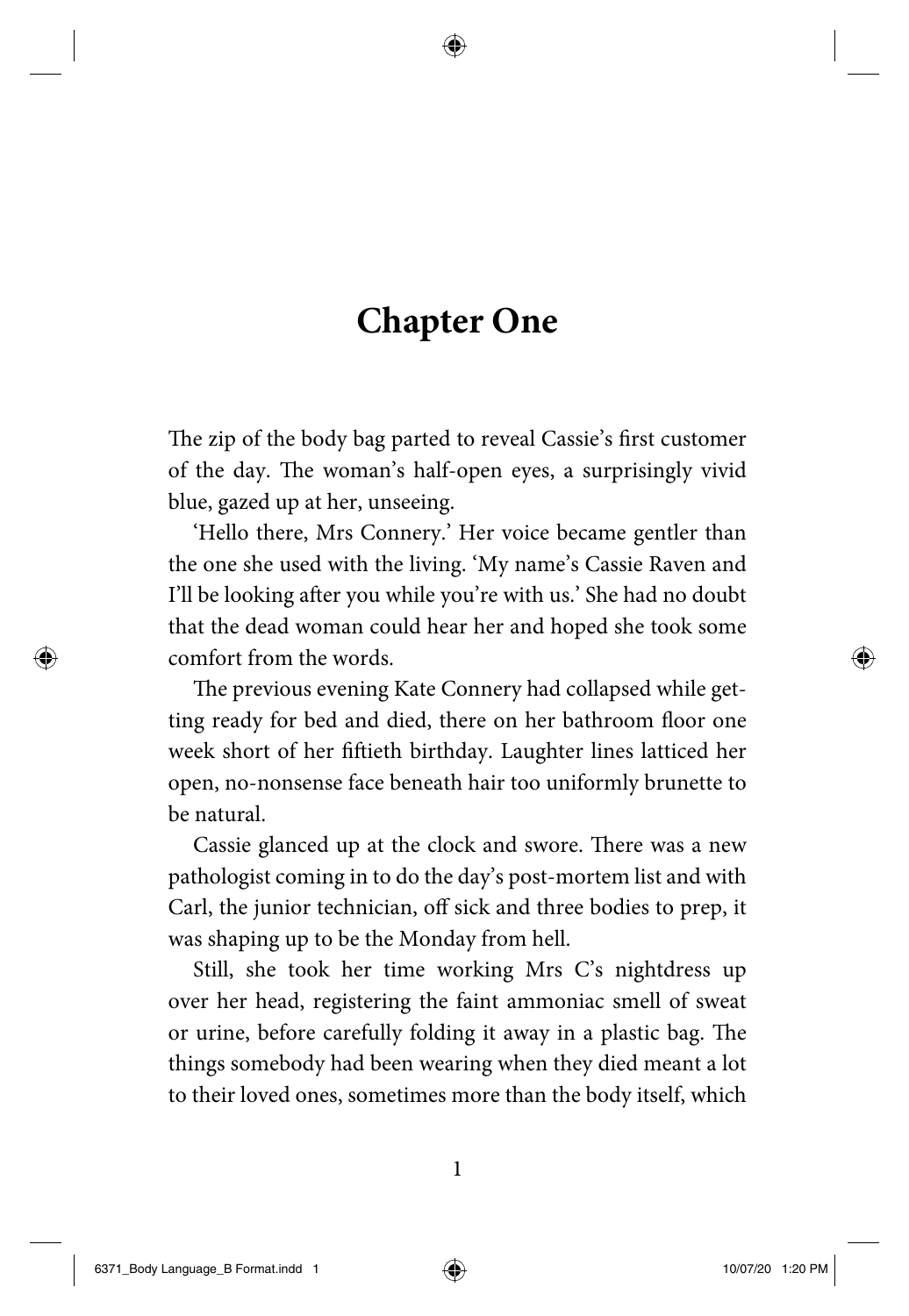grieving relatives could struggle to relate to. A dead body could feel like an empty suitcase.

'We need to find out what happened to you, Mrs C,' Cassie told her. 'So that we can get Declan and your boys some answers.'

From her first day in the mortuary five years ago it had felt totally natural to talk to the bodies in her care, to treat them as if they were still alive – still people. Occasionally they would even answer.

It wasn't like a live person talking – for a start, their lips didn't move – and the experience was always so fleeting that she might almost have imagined it. *Almost.* Usually they said something like '*Where am I?*' or '*What happened?*' – simple bewilderment at finding themselves in this strange place – but now and again she was convinced that their words contained a clue to how they'd died.

Cassie had never told a living soul about these 'conversations'; people thought she was weird enough already. But they didn't know what she knew deep in her gut: the dead could talk – if only you knew how to listen.

The only outward sign of anything wrong with Mrs Connery was a few red blotches on her cheeks and forehead and a fistsized bruise on her sternum where either her husband or the paramedics had administered desperate CPR. Cassie looked through the notes. After a night out at the pub watching football, Declan Connery had come home to find his wife unconscious. An ambulance rushed her to the hospital, but she was declared dead on arrival.

Since Kate Connery had died unexpectedly – she'd apparently been in good health and hadn't seen her GP for months – a basic or 'routine' post-mortem to establish the cause of death was an automatic requirement.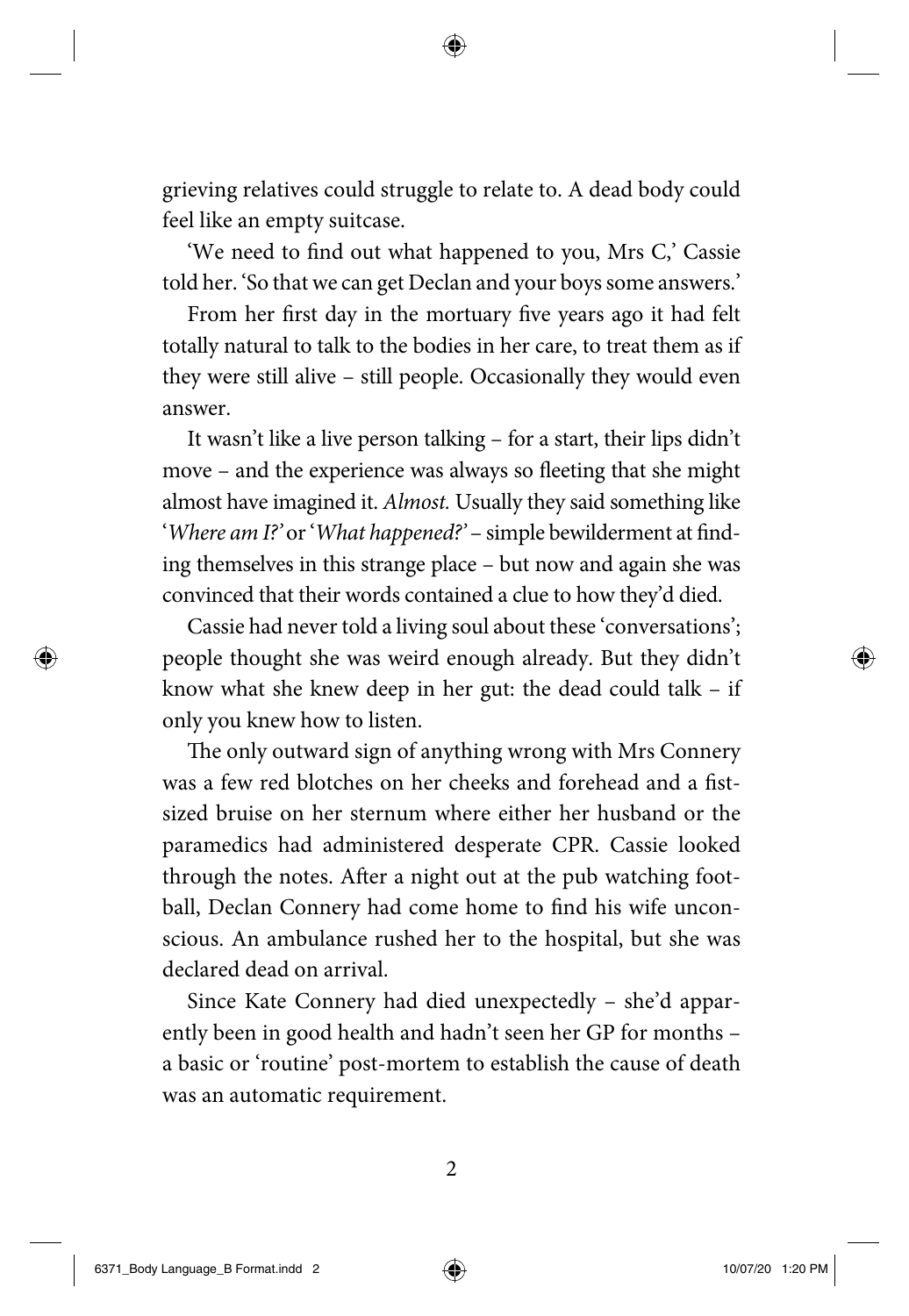Cassie put her hand on Mrs C's fridge-cold forearm and waited for her own warmth to expel the chill. 'Can you tell me what happened?' she murmured.

For a few seconds, nothing. Then she felt the familiar slipsliding sensation, followed by a distracted dreaminess. At the same time, her senses became hyper-alert – the hum of the body-store fridge growing to a jet-engine roar, the overhead light suddenly achingly bright.

The air above Mrs Connery's body seemed to fizz with the last spark of the electricity that had animated her for five decades. And out of the static Cassie heard a low, hoarse whisper.

*'I can't breathe!'*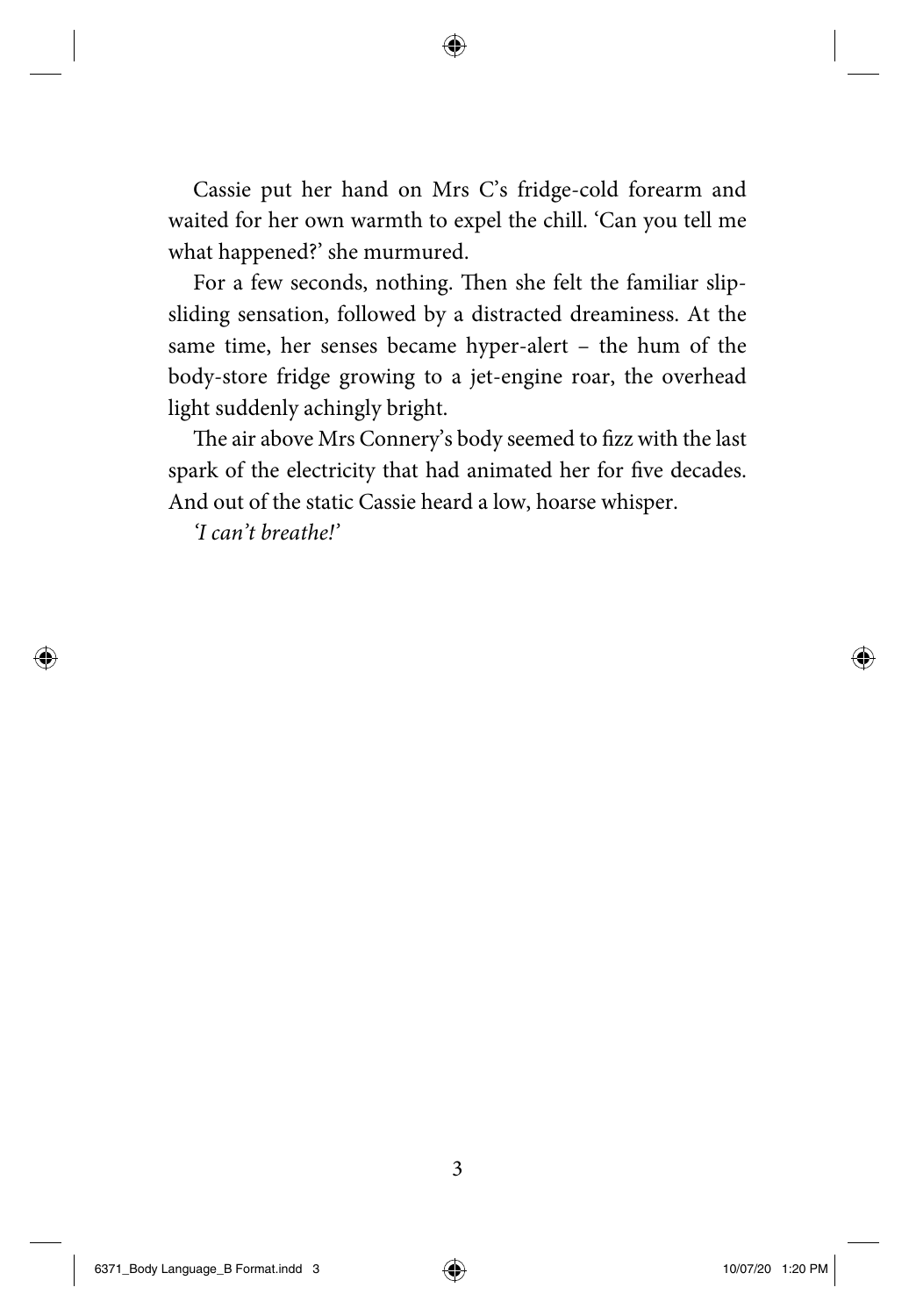#### **Chapter Two**

As always, it was all over in an instant. It reminded Cassie of waking from an intense dream, your mind scrabbling to hold onto the details – only to feel them slipping away, like water through open fingers.

In any case, Mrs Connery's words weren't much help. Cassie could find no history of asthma or emphysema in the notes, and there was a whole bunch of other disorders that could affect breathing. She was still wondering what, if anything, to make of it when she heard the door from the clean area open. It was Doug, the mortuary manager, followed by a younger guy – tall, with a floppy fringe – who he introduced as Dr Archie Cuff, the new pathologist.

Stripping off a nitrile glove, she offered Cuff her hand.

'Cassie Raven is our senior mortuary technician,' beamed Doug. 'She's the one who makes everything run like clockwork round here.'

Although he wore cufflinks (*cufflinks*?!) and a tie, Cuff couldn't be much more than thirty, barely five years older than Cassie. A single glance told her that his navy waxed jacket was a genuine Barbour, not a knock-off – its metal zipper fob embossed with the brand name – and going by his tie, a dark blue silk with a slanting fat white stripe, he'd been schooled at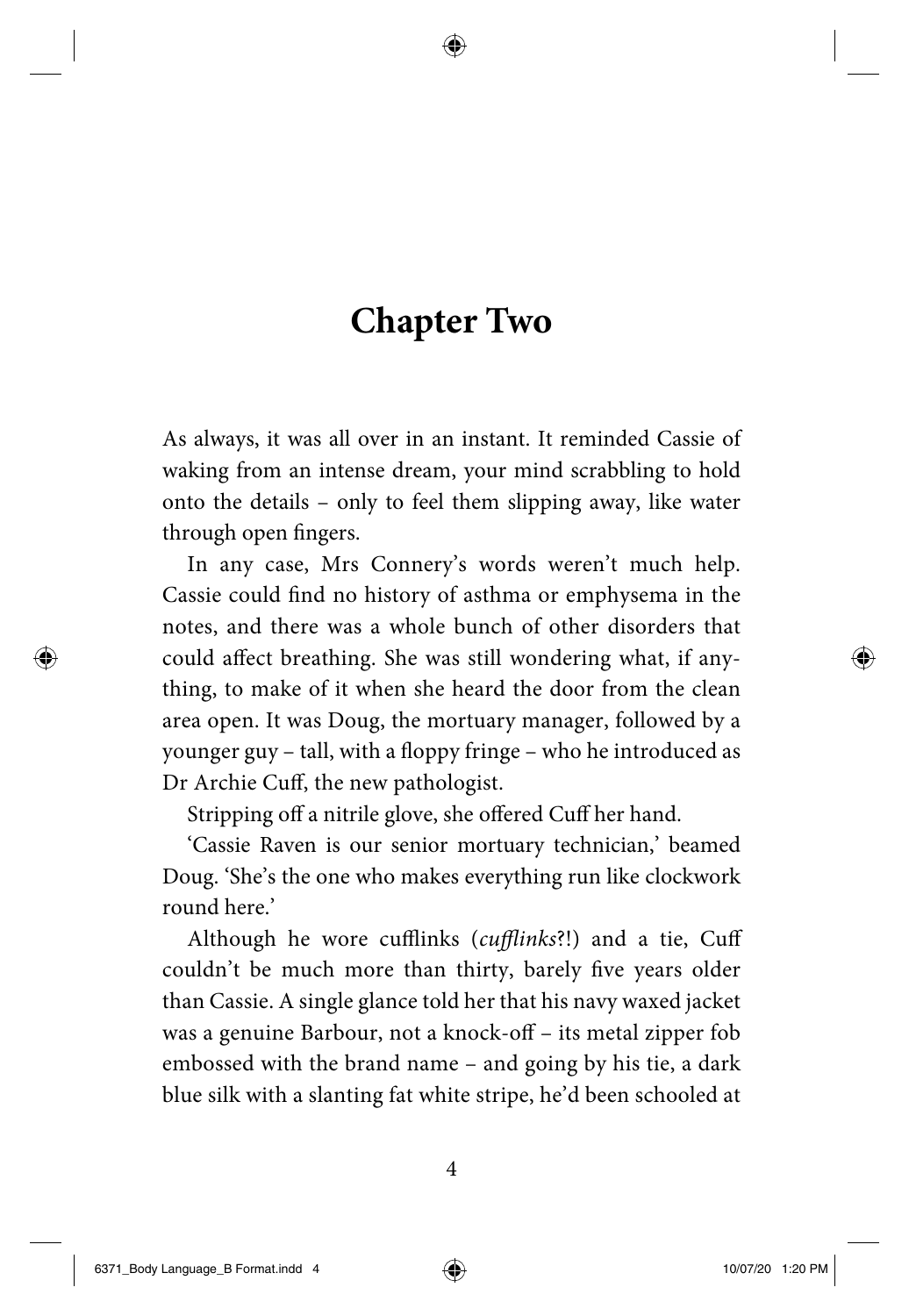Harrow. Cassie noticed things like that, had done ever since she could remember.

'Looking forward to working with you, Cathy.' He spoke in the fake, demi-street accent favoured by the younger royals, his smile as glib as a cabinet minister's, but it was clear from the way his glance slid over her that she'd already been filed in a box labelled 'minion'.

Cassie didn't often take an instant dislike to someone, but in the case of Archie Cuff she decided to make an exception.

'Me too,' she said, 'especially if you get my name right.'

A flush rose from Cuff's striped shirt collar all the way to his gingery sideburns, but at least he looked at her properly this time. And from the flicker of distaste that crossed his face, he didn't much like what he saw – although it was hard to tell whether it was her dyed black hair with the shaved undercut, her facial piercings, or simply the way she held his gaze. She had to fight a juvenile impulse to lift the top half of her scrubs and flash her tattoos at him.

Doug's eyes flitted between the two of them like a rookie referee at a cage fight, his smile starting to sag. 'Right then, I'll leave you folks to it.' Cassie knew he would probably remind her later of his golden rule: *'Never forget, the pathologist can make your job a dream – or a nightmare.'*

After Cuff's brief external examination of Mrs Connery, during which they barely spoke beyond the essentials, he left Cassie to do the evisceration.

She placed her blade at the base of Mrs C's throat. This was the moment when she had to stop thinking of Kate Connery as a person and start viewing her as a puzzle to be unlocked,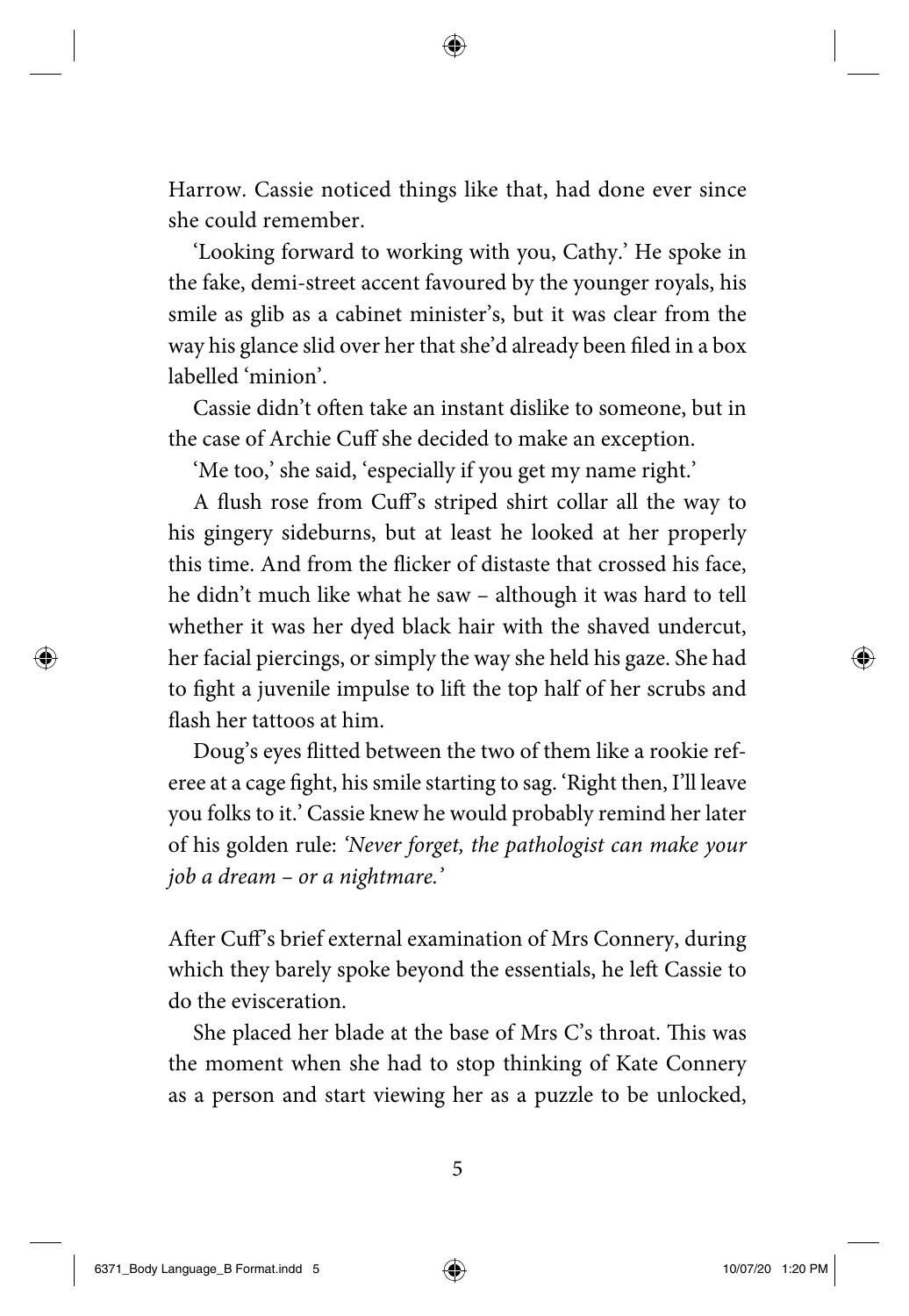unmapped territory to explore. Without that shift of perspective, what normal person could slice open a fellow human being?

After the initial incision, a decisive sweep down the sternum laid open the tissue as easily as an old silk curtain. Reaching the soft gut area, she didn't pause but let up the pressure to avoid damage to the organs beneath, ending the cut just above the pubic bone.

Within five minutes, the bone shears had cracked open Mrs C's ribcage, exposing her heart and lungs, and Cassie was deftly detaching the organs from their moorings. Once that was done, she used both hands to lift out the entire viscera, from tongue down to urethra, before delivering them gently into the waiting plastic pail. This was a sombre moment, which always made her feel like a midwife of death.

Now for the brain. Going behind Mrs C's head, Cassie repositioned the block beneath her neck. The scalp incision would go from from ear to ear over the top of the head, so that once it was stitched up again the wound would be covered by her hair – especially important since the Connerys were having an open coffin funeral. Combing the front half of Mrs C's thick dark hair forward over her face, Cassie noticed a shiny red patch on the scalp. Eczema? It hadn't been mentioned in the medical notes, but in any case, eczema didn't kill people.

After peeling the bisected scalp forward and back to expose the skull, Cassie reached for the oscillating saw. Moments later she had eased off the skullcap and was coaxing the brain free. Cradling it in both hands for a moment, she imagined Kate Connery as she would have been in life – a down-to-earth matriarch with a ready laugh, surrounded by family and friends in a Camden Town boozer.

When Archie Cuff returned in his scrubs, the atmosphere between them stayed chilly: in the forty minutes it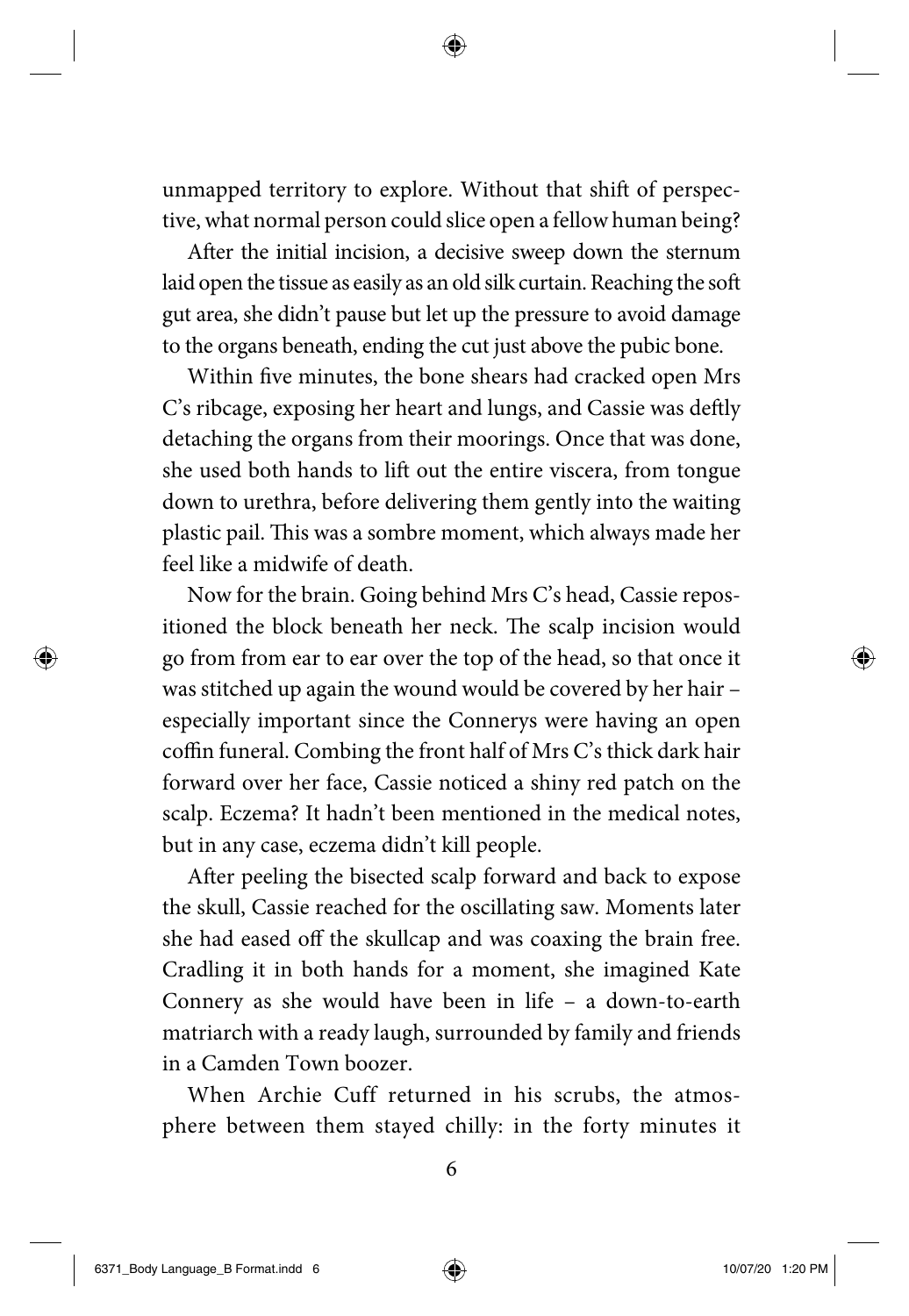took him to dissect Mrs C's organs, he only spoke to Cassie once, to complain that the blade of his PM40 was blunt. That only confirmed her initial impression of him as the latest in a long line of arrogant posh boys who viewed mortuary technicians as one step up from abattoir workers. A more experienced pathologist would have asked her opinion on the cause of death, and not just to be polite: technicians spent far longer with the bodies and sometimes spotted clues that might otherwise be missed.

As Cuff moved along the dissection bench to rinse his bloodied gloved hands in the sink, Cassie started to collect Mrs C's organs into a plastic bag, ready to be reunited with her body.

'So, what's the verdict?' she asked him.

'There's nothing conclusive to account for her death.' He shrugged. 'We'll have to wait and see whether the lab finds anything useful.' Toxicology would test Mrs C's bodily fluids for drugs, while samples of her organs would undergo histopathology to look for any microscopic signs of disease.

'Did you find any petechiae in her lungs?' asked Cassie, keeping her voice casual.

Cuff turned to look at her. 'Why do you ask?'

*So he had*.

She lifted one shoulder 'I just thought her face looked quite congested.'

*I can't breathe*.

Petechiae – tiny burst blood vessels – could signal a lack of oxygen.

Cuff looked flustered. 'She was found face down. It's clear from the latest literature that a prone position post-mortem can cause petechial haemorrhage.' He managed a condescending smile. 'If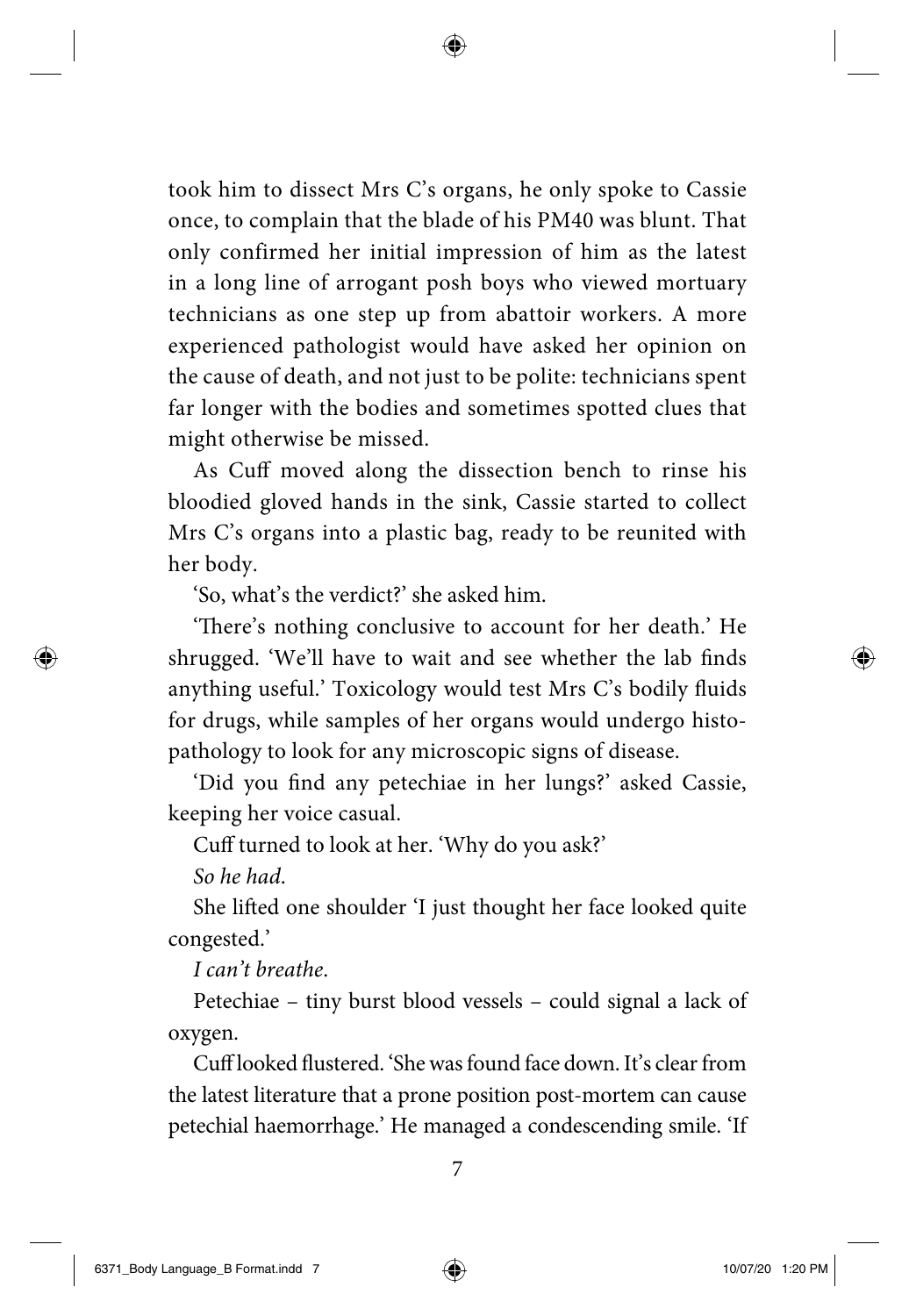you were hoping for a juicy murder, I'm afraid you're out of luck: there's absolutely no evidence of strangulation or suffocation.'

Cassie knew as well as Cuff did that asphyxia could just as easily have a medical cause, but she stifled a comeback. Dropping a nugget of kidney into a pot of preservative for the lab, she caught sight of Mrs C's body on the autopsy table – her ribcage butterflied like an open book, a dark void where her organs used to be. Above the ruined body, her shiny brunette hair looked out of place.

The light from the fluorescent tubes overhead flared, forcing Cassie to close her eyes, the ever-present reek of formalin suddenly harsh enough to claw at her throat. Behind her eyelids, images flickered: Mrs C's blotched face, the scaly patch on her scalp. She felt her throat start to close and in an instant, everything clicked into place.

'Just popping to the loo,' she told Cuff, before slipping into the corridor, where she pulled out her phone.

'Mr Connery? It's Cassie Raven from the mortuary.'

Ten minutes later she was back. 'Sorry I took so long,' she told Cuff. 'But I just had an interesting conversation with Mrs Connery's husband.'

'Husband . . . ?' He sounded confused at the idea of a body having a spouse.

'Yes. Before he went out last night, she told him she was going to colour her hair.'

'I don't see what  $\cdot$ 

'He says that she had suffered allergic reactions to her hair dye twice before. Nothing too serious. But this time, it looks like it triggered a fatal anaphylactic shock.'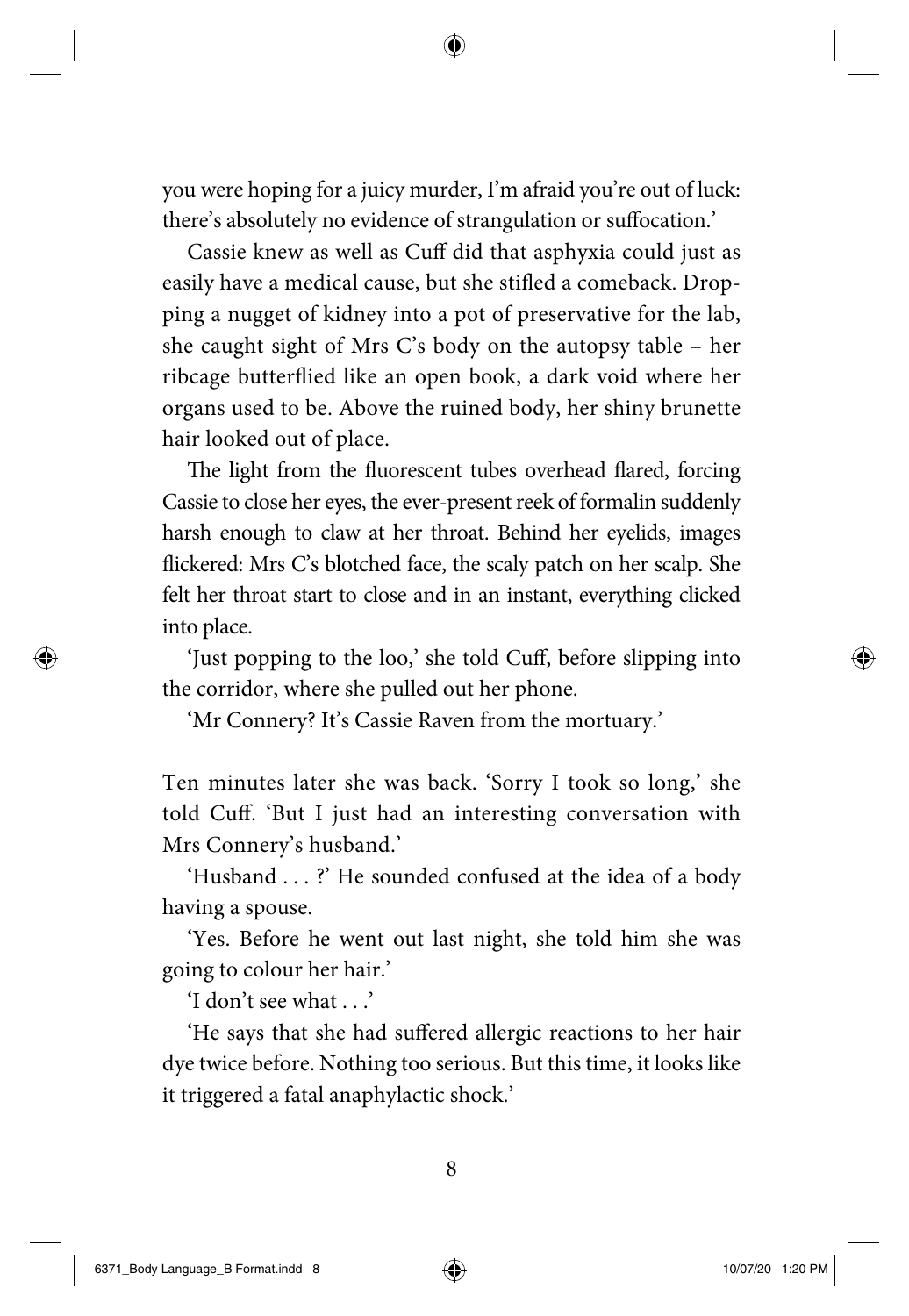### **Chapter Three**

'It's only me*,* Babcia!' Cassie had learned the hard way that it was a good idea to announce her arrival when letting herself in to her grandmother's place, which had become her childhood home, after her parents died. Once, when she was seventeen, she'd nearly got a rolling pin over the head, crashing in at three in the morning off her face on MDMA.

As a little girl, she'd always loved this moment of leaving the wind-lashed concrete walkway and stepping into the flat's toasty, cinnamon-smelling interior, as if the doorway was some kind of magic portal to another world.

'Cassandra, *tygrysek!'* Her grandmother turned from the stove to greet her. The top of her head barely reached Cassie's nose, but her hug was fierce enough to crack a rib. 'You've lost weight,' she observed, accusingly.

'No thanks to you.' Cassie sniffed the air. 'Mushrooms and sour cream. With . . . dumplings. And poppyseed cake for afters?'

Her grandmother looked up at her through narrowed eyes. 'The mushrooms of course you can smell, but what about the dumplings?'

Cassie ran a finger along the worktop edge and showed her grandmother the trace of white dust on its tip. 'You've either been making kopytka or bread – and I can't smell yeast.'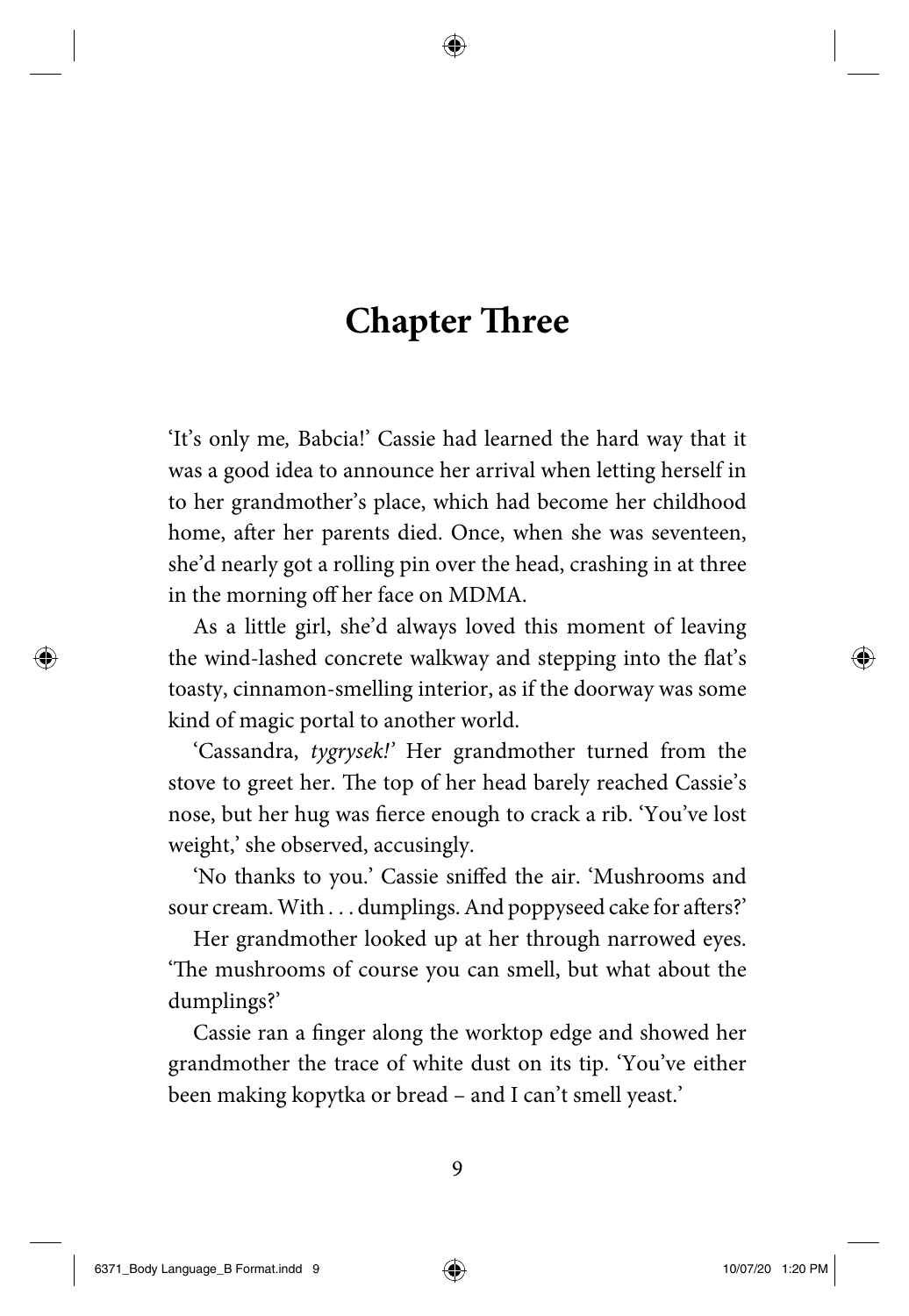'And the poppyseed cake?'

'There's a new copy of that magazine you like in the hall. Which means you've been to the Polish shop in Islington – and you never go there without buying makowiec.'

'Go and sit down, clever-clogs.' Unable to suppress a smile, her grandmother shooed her out of the kitchen.

In the front room, Cassie sank into an armchair and felt the warmth settle over her like a duvet, the only noise the comforting *pop pop* of the gas fire. Hard to believe now that as a teenager she'd seen the place as an overheated prison cell, with her grandmother as the beady-eyed chief warder. By the age of sixteen Cassie had already had her tongue pierced, put a turquoise flash in her hair, and smoked her first skunk. As for school, '*Cassie prefers to question her teachers rather than learn from them*' went a typical report card. Back then, it had felt to her like the entire adult world was united in a single aim: to destroy her right to self-expression.

From the kitchen she heard 'I've got something for you!' – followed by the sound of the freezer door closing.

Babcia came in with her hands behind her back before holding out a long, rigid plastic-wrapped package. 'Can you guess?'

Inside, Cassie found a squirrel, frozen stiff. Laying it face-up in her lap, she examined it as gently as she would one of her human charges – already picturing it restored to a kind of life through taxidermy, which she'd recently taken up.

A dead squirrel would seem like a seriously weird gift to most people, but then they didn't know what Babcia knew – that ever since she was tiny, Cassie had been drawn to dead things. She could still remember the first time she'd seen a fox lying in the gutter, killed by a car. Bending to stroke the poor thing's bristly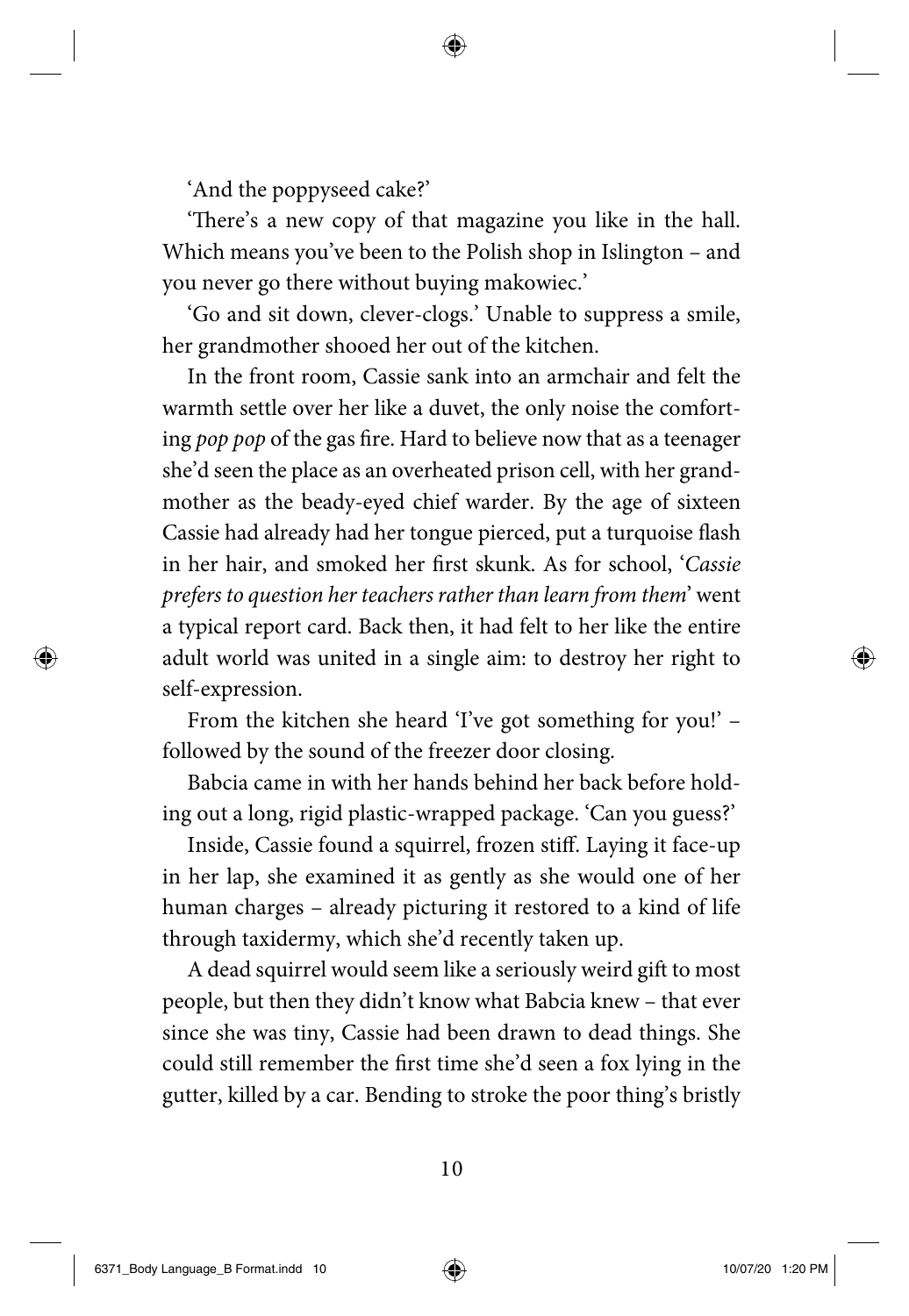gingernut fur, she'd seen him transformed, just for a moment, restored to a frolicking cub.

'Aren't you beautiful?' She stroked the squirrel's pristine pelt – too perfect to be roadkill. 'Where did you find him?'

'I got it off the dustman. He owes me one.'

Cassie didn't like to ask what *that* meant: her grandmother waged a one-woman war in the tower block against graffiti, rubbish dumping, and other antisocial behaviour. A few weeks ago, she'd even confronted a drug dealer who was selling weed to schoolkids in the stairwell. But whenever Cassie tried to talk her out of such risky behaviour, the old lady raised her chin and said that she hadn't emigrated to a free country only to live in fear. Like Cassie, Weronika Janek had been a rebellious youth – with the difference that in 1950s Poland her involvement in protests against the communist regime had earned her six months in jail.

When the food was ready, Cassie folded out the old green baize card table her grandmother used for meals. As they ate, she mentioned the arrival of the new pathologist.

'And you don't like him.' Weronika's gaze was piercing.

'My opinion is irrelevant. I'm just one of the underlings.'

Except today, the underling had scored a small victory.

She told the story, leaving out the bit about hearing Mrs Connery say she couldn't breathe. Her conversations with the dead were too . . . *sacred* to be shared with anyone, even her grandmother. In any case, whenever she examined these moments rationally she had to admit that they could simply be her subconscious putting two and two together: for instance, hadn't she noticed the blotches on Mrs C's face *before* hearing her speak?

'Her husband told me she'd had outbreaks of hives before, after dyeing her hair.'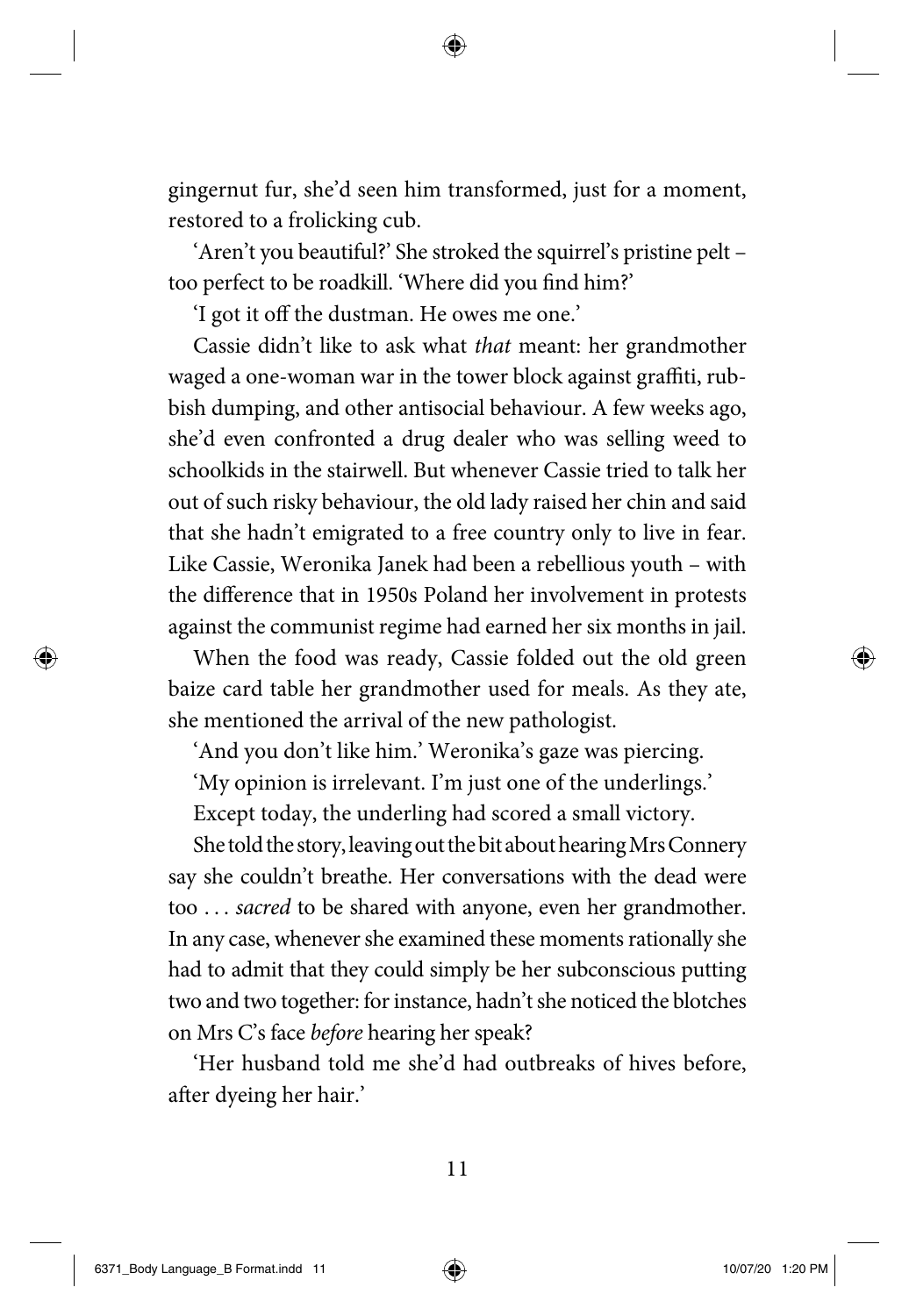'But she carried on using the same dye?'

'She probably thought a bit of skin irritation was worth putting up with.' The red patches on Mrs C's face and neck hadn't been eczema but the last traces of urticaria, an allergic rash. 'Maybe her GP didn't warn her that there was a serious risk her immune system would get more sensitised every time she coloured her hair. Yesterday it went into overdrive. Her airway swelled up so much she literally couldn't breathe.'

'Poor lady.' Weronika crossed herself. 'So, why didn't the smartypants body doctor work it out?'

Cassie pictured again Archie Cuff's astonished expression when he realised a lowly technician might have stumbled on the cause of Mrs Connery's death. A couple of minutes later he'd signed a form ordering the specialist blood test needed to confirm the theory  $-$  all without saying a word.

*Twat.*

'To be fair, they only get thirty to forty minutes for a routine post-mortem and anaphylaxis is notoriously difficult to diagnose after death.'

'But *you* noticed something. You pick up small things that other people miss – you always did, even as a little girl.' She pointed her fork at Cassie. 'You should be one of the body doctors, you have the brains for it!'

Cassie's shrug was sceptical – this was a well-worn argument between them. She knew she was a pretty good mortuary technician, but the idea of becoming a pathologist? It was laughable – like going from five-a-side knockabout in the park to playing for Arsenal. Medical school wasn't for girls like her – semi-educated and raised in a council tower block – it was for people like Archie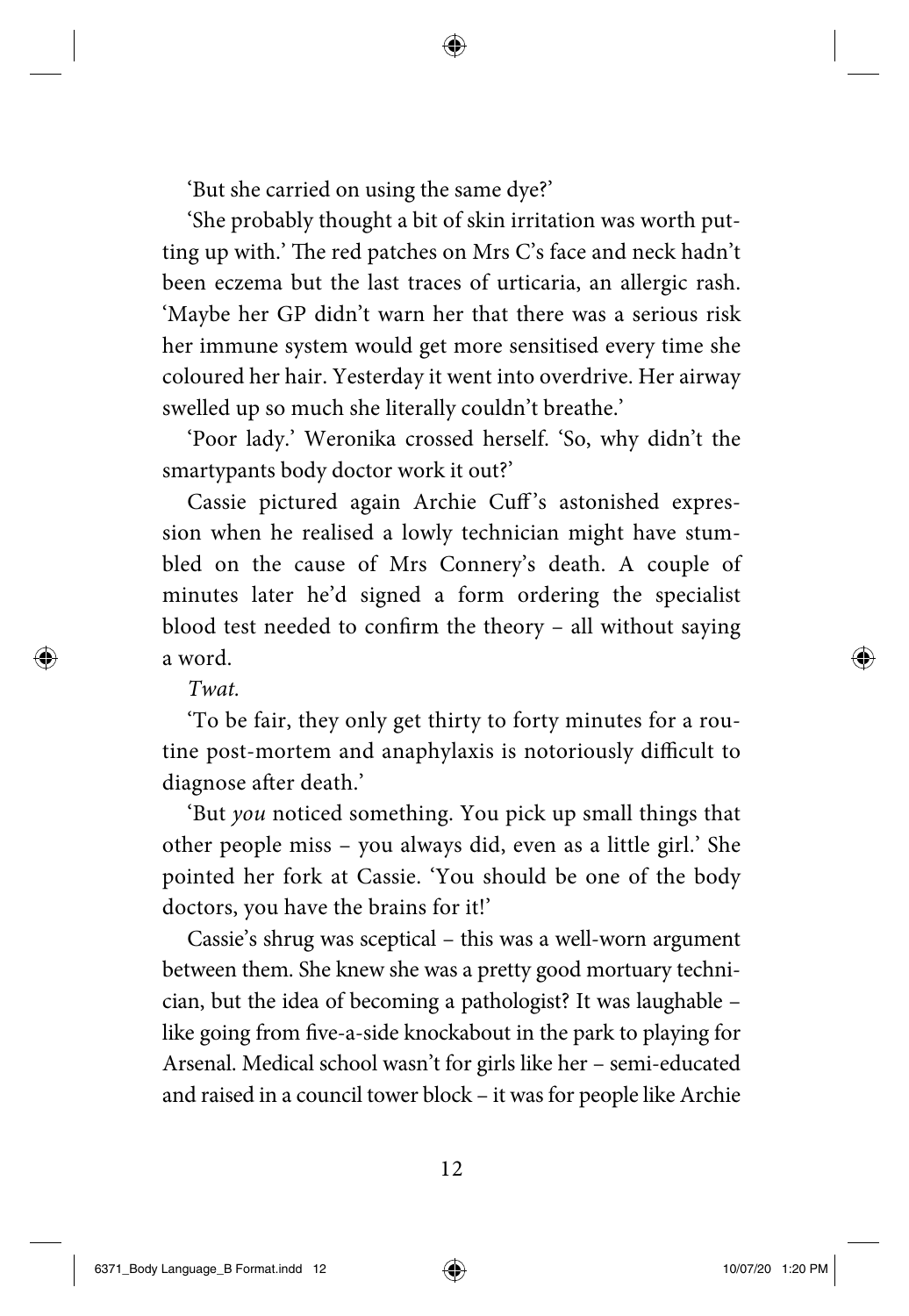Cuff; posh and male, who seemed to float through life on a bubble of unshakeable self-confidence.

'What about those A levels you got at night school?' Her grandmother counted them off on her fingers. 'A's in biology and chemistry, a B in physics. *And* an A star in classics!'

'Which is about as much use as macramé.'

After leaving school with four poor GCSEs, Cassie had been consumed with the idea of escape: she loved her grandmother but back then, the near fifty-five-year age gap between them had felt like an unbridgeable chasm. Her ultimate dream had been to go abroad and live somewhere cool like Berlin, but when Mazz, her boyfriend at the time, told her about a room going begging in a squat in a disused office building in Chalk Farm, she decided it was better than nothing.

The day after her seventeenth birthday, bent under the weight of an overstuffed rucksack, Cassie had hugged her grandmother goodbye on the doorstep, both of them fighting back tears. But by the time Cassie reached the street her tears had dried, replaced by a rising sense of excitement: she was finally free, and starting adult life properly at last, answerable to no one.

After the relationship with Mazz fizzled out barely three months later, Cassie had stayed on at the squat, moving on to the next place after each inevitable eviction. You couldn't call it a comfortable life – everyone was skint, and they often had no water or electricity – but her shifting band of housemates were an exhilarating mix of the crazy and the creative. Fiercely loyal to each other, they shared everything from food to drugs, and she had revelled in the freedom of living beyond the margins – at least for a while.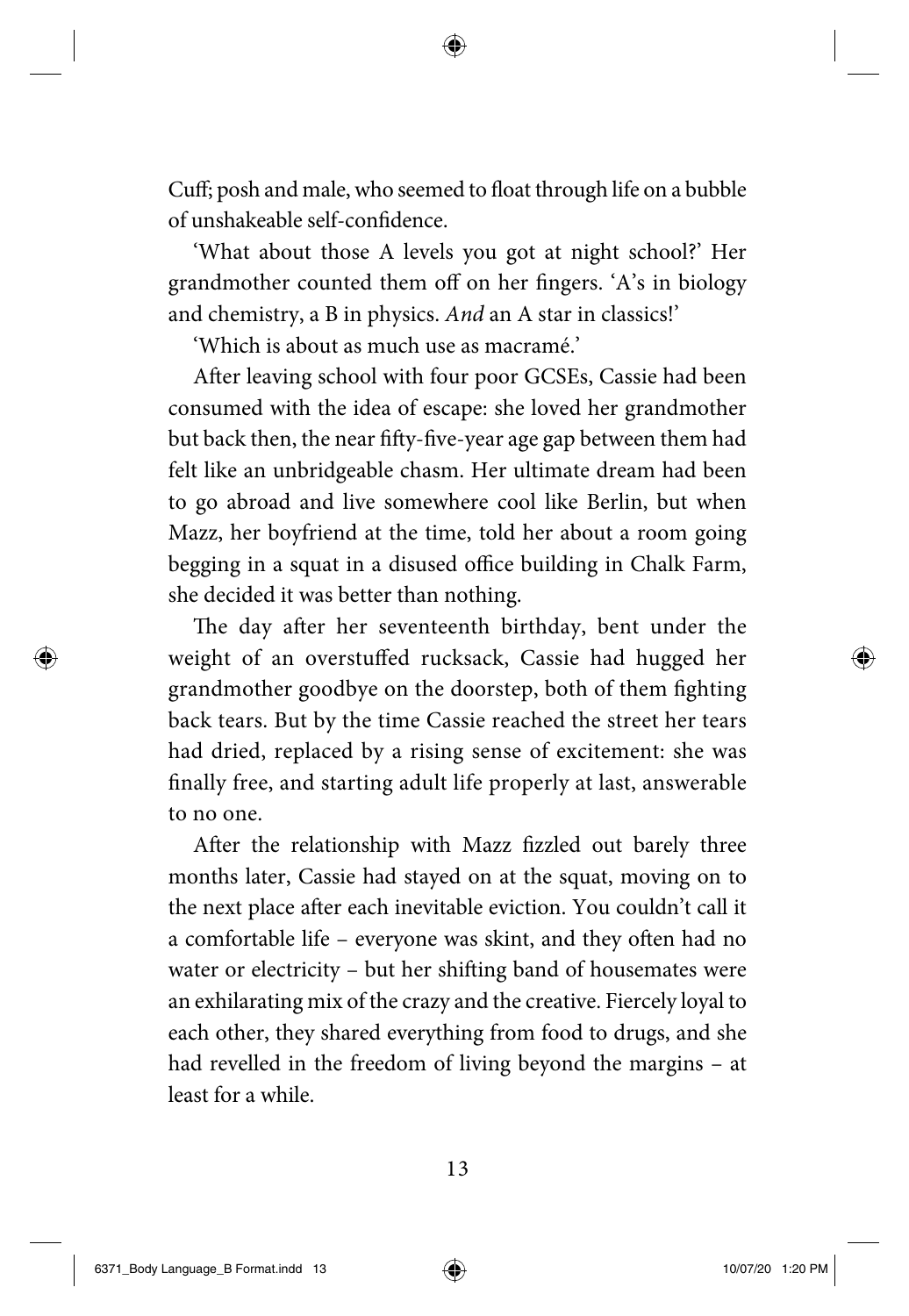After about eighteen months of this vagabond life, Cassie was selling the *Big Issue* outside M&S one day when she had the chance encounter that would change everything. A stylish woman in her late forties stopped to buy the magazine and stayed to chat. A science teacher from the local adult education college, she quickly became a regular visitor, always bringing Cassie a sandwich and a cup of coffee.

Their conversations had ranged thrillingly wide, from how the eye perceived colour via the discovery of water on Mars, to the finding that Europeans had as much as five per cent Neanderthal DNA - encounters that sent Cassie's brain firing off in all directions like a Catherine wheel. A few weeks later, she found herself signing up for science evening classes with Mrs Edwards – or Mrs E, as all her students called her. After a rocky start, Cassie had inhaled knowledge like a free diver coming up for air.

'Well, I know one thing,' Weronika was saying, 'your mama, God rest her soul, would be so proud of you.'

Cassie followed her look to the photograph on the mantelpiece that showed a pretty girl in her late teens wearing a rufflenecked blouse, her smile shy beneath auburn hair. Her mum had been just twenty-five, her dad a couple of years older, when they were killed in a car crash, victims of a teenage driver in a stolen Porsche. Orphaned at the age of four, Cassie could barely remember her mother beyond a handful of impressions – a soft cheek at bedtime, the watermelon sweetness of her perfume, a dress bedecked with giant orange poppies. For some reason, her memories of her dad were more vivid. Being carried on his shoulders through woodland, her hands clutched tight in his dark curls, the funny faces he would pull, playing airplane with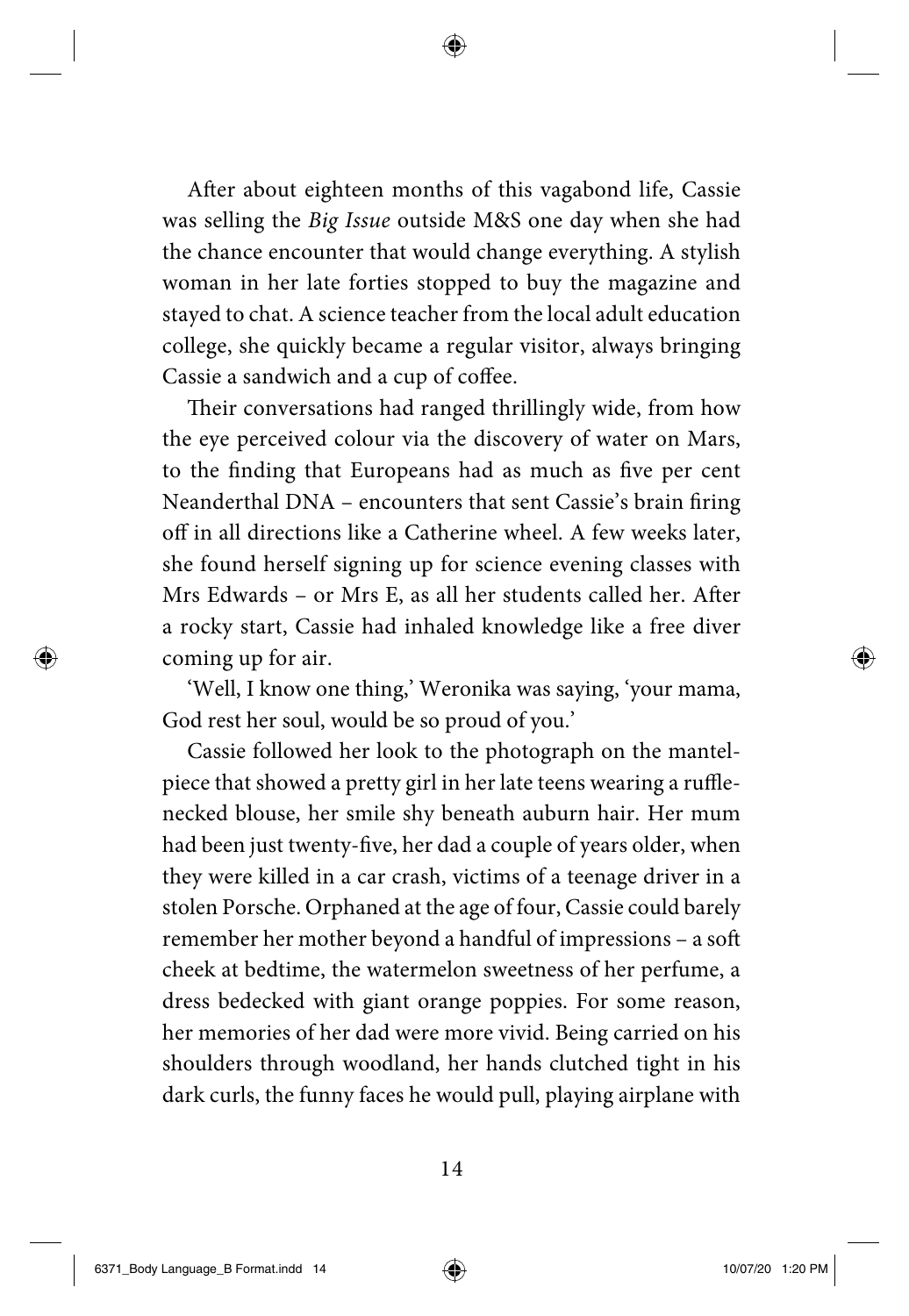a forkful of some food she wouldn't eat – the same face that could stretch suddenly, thrillingly, into a scary monster.

'Babcia . . . how old was I when I started bringing home dead animals?'

Weronika looked up, startled. 'Oh, about four, or perhaps five. Our first house guest was a dead magpie you found in the walkway.'

'I remember! He had such beautiful plumage, I couldn't believe that something so perfect would never fly again.'

'It was the Devil's own job getting you to part with it,' chuckled Weronika. 'I told you that the dead body was just a wrapper – like an empty sweet packet – that its soul had already flown away. *Pfouff*!' She opened both hands in the air as if releasing a bird. 'In the end, I persuaded you that if we gave the poor thing a proper funeral, its body and soul would be reunited in heaven. I dug out a shoebox for a coffin, and you sprinkled some of my potpourri around the body.' She gave a hoot of laughter. 'We launched it in the canal like a dead Viking. It didn't stop you bringing dead things home, but at least they didn't turn into permanent lodgers.'

'Did you ever think of taking me to see a shrink?' Cassie took a sip of water, avoiding her grandmother's penetrating stare.

'Why do you say that?'– Babcia's tone sounding suddenly guarded.

'I don't know, a little kid collecting dead animals . . . it's not what most four-year-olds are into, is it?'

Not for the first time in her life, Cassie felt a distinct shift in the atmosphere. Something unspoken hung in the air, as if her grandmother was holding something back from her.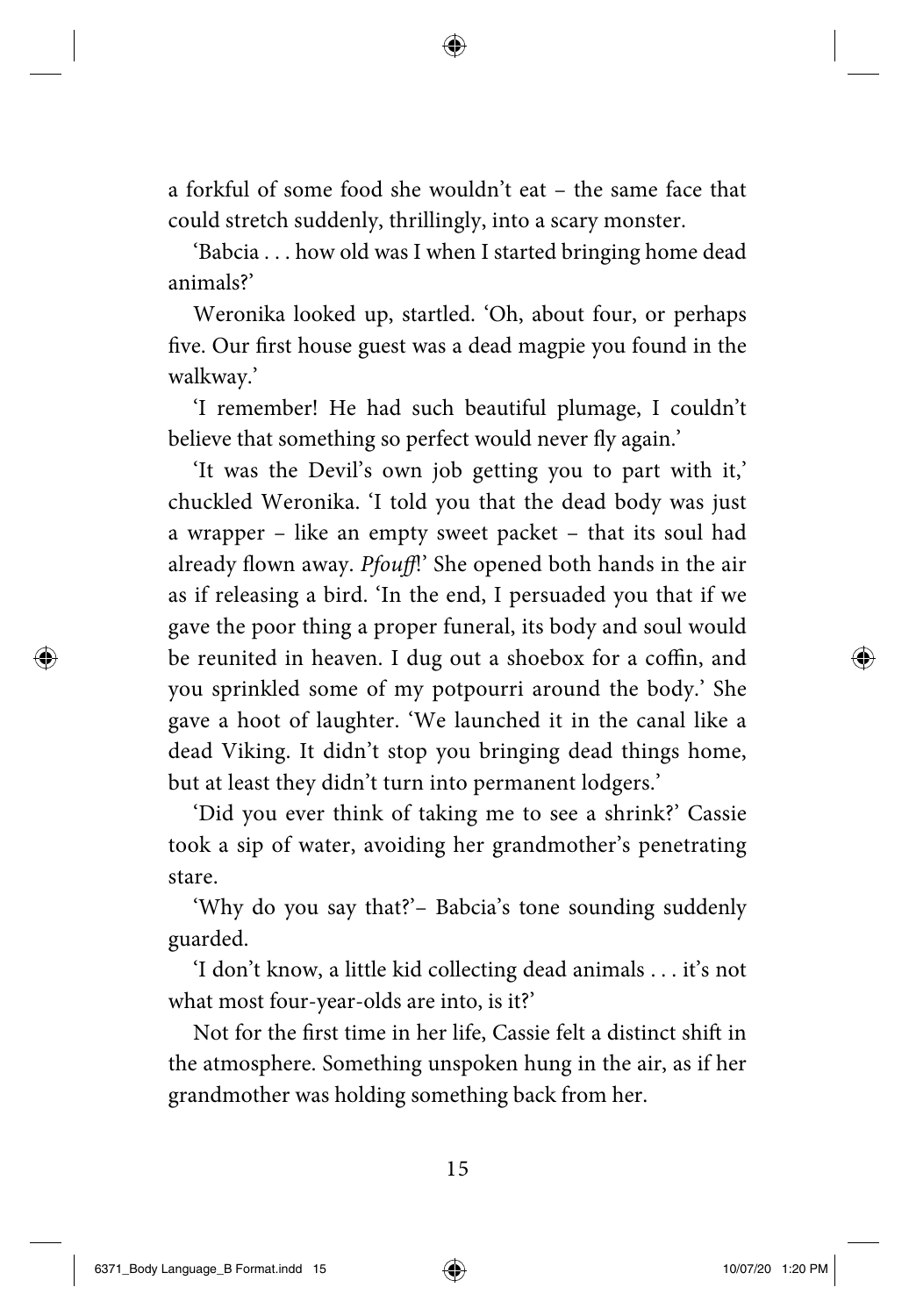'You didn't need a head doctor,' said her grandmother reaching out to enfold Cassie's hands in her warm leathery grasp. 'I understood. You were a little girl who had lost her mama.'

Cassie unlocked the door to her own ninth floor flat in a dilapidated council estate north of the canal. A third of the block was boarded up, but she'd been lucky to get it – being bumped up the housing list was one of the few perks of working for the NHS.

Inside, a sinuous movement in the darkness made her jump.

'Macavity! Don't do that!' As the cat threaded himself through her legs, she imagined him laughing silently.

Stroking his silky head gave her a pang: he was the only one to greet her these days. It had been four months since the split with Rachel – about the same length of time they'd spent living together – but now that winter was starting to bite down, coming home to a cold and empty flat felt harder.

Cranking up the heating, she recalled what her grandmother had implied: that her childhood fascination with dead animals had been a way of dealing with the loss of her parents. Rachel – who was training to become a psychotherapist – would have agreed, having tried more than once to persuade Cassie that she might be suffering from something called 'unresolved grief. According to Rachel, Cassie found relationships difficult because she'd never properly processed her parents' deaths.

#### *Psychobabble.*

For Cassie, her connection with the dead was a vocation, a gift that she'd been lucky enough to discover early in life. And if she had difficulty finding a partner who understood her, well, that wasn't exactly unusual, was it?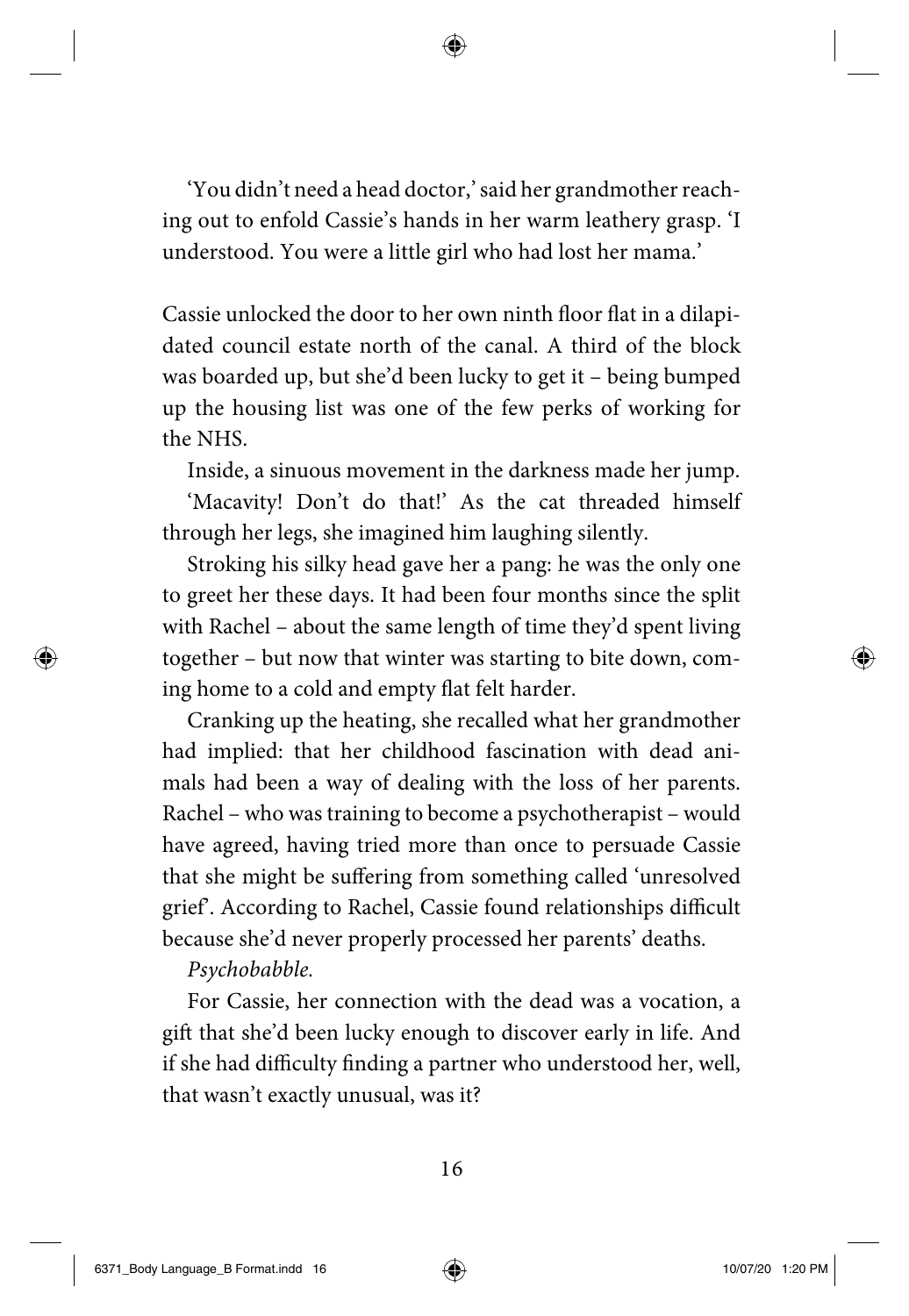On impulse, she did something she'd been resisting for months and opened Rachel's Facebook page. Annoyingly, her stomach still did a flip at the sight of that laughing freckled face. Then she saw the three words.

#### *In a relationship.*

She instantly closed the window. Well, it had been bound to happen sometime. She didn't regret the split, she told herself, the time had been right to move on. A treacherous thought bubbled up: *you're* always *moving on*. It struck Cassie that she'd be twenty-six in a few weeks and her longest relationship to date hadn't even made the six-month mark.

Sometimes, in the middle of the night, her ex-lovers, male and female, would parade through her thoughts, repeating their complaints. *I can't reach you, Cassie . . . I never know what you're thinking . . . It's like you're behind glass.* All variations on a theme. Recently, they'd been joined by the memory of what Rachel said on the day she left. I realise now that you're never *going to let me in.* Her words sounded final, but her expression told Cassie that she was waiting for her to protest, to fight for her, to promise to change.

Maybe they were right, she thought. Maybe I'm just not cut out for relationships with the living.

Picking up the cat, she buried her face in his fur. When he objected, stiffening his legs against her chest, she put him back down. He stared up at her for a moment before looking away, the muscles of his back convulsing in a single, economical twitch of protest that made her smile. 'You and me are two of a kind, aren't we, Macavity? We're better off on our own.'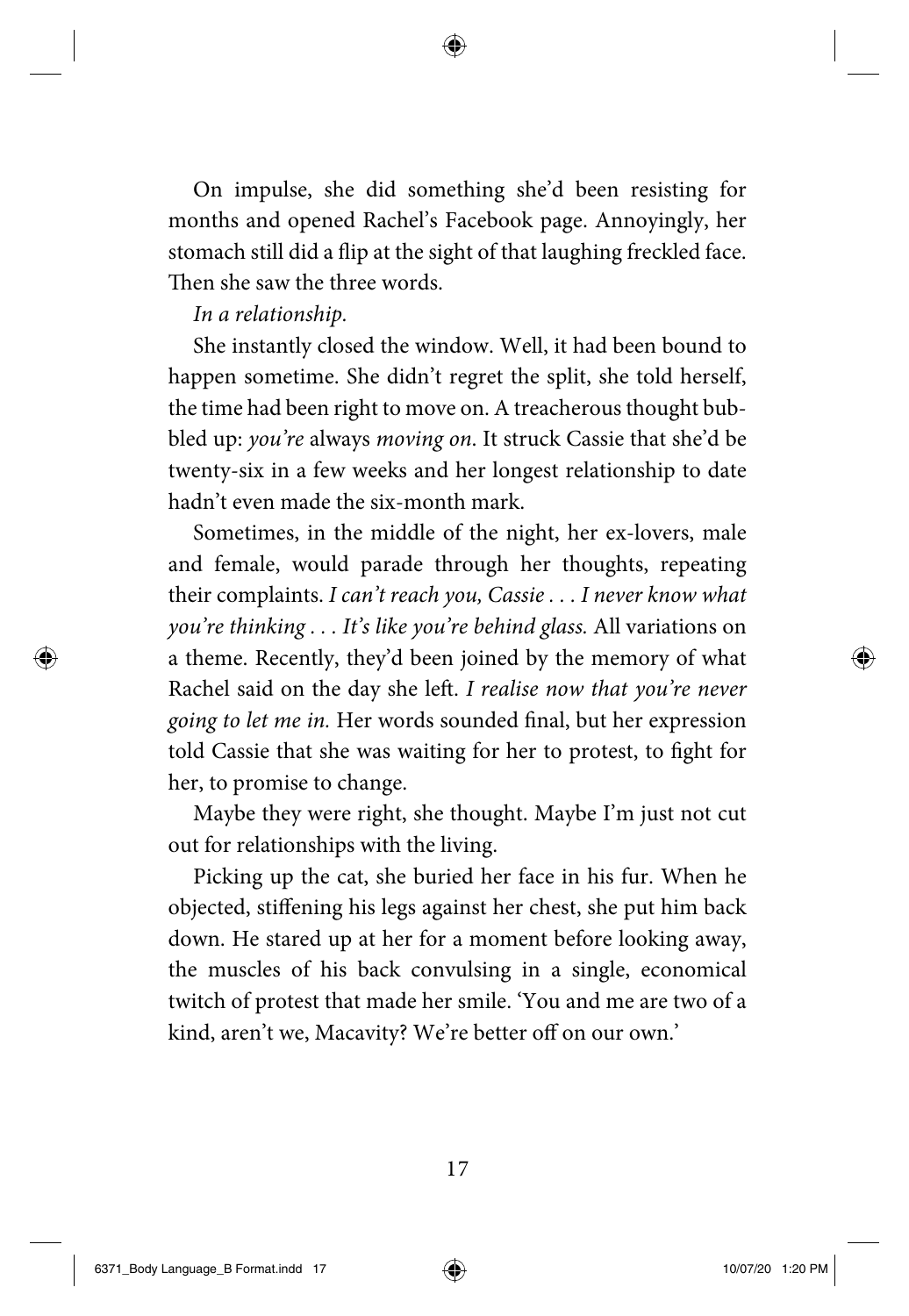### **Chapter Four**

There was no better way of putting your own crappy little problems into perspective than looking after a bereaved family. The thought sprang into Cassie's mind the next morning as she led Mr and Mrs Middleton towards the dead body of their nineteen-year-old son Jake.

Jake Middleton had collapsed during rugby practice the previous afternoon. Despite being airlifted to hospital, he'd died of a cardiac arrest an hour later, defeating all attempts to resuscitate him. His mum and dad were away on holiday in Barcelona when it happened and had come straight from the airport that morning to see their boy.

Mrs Middleton's swollen eyes and ruined face spoke of a night of unimaginable grief, while her husband was so rigid with repressed emotion that he looked like he might shatter at a touch.

*My father loved me like that once,* thought Cassie suddenly – seeing her dad's encouraging smile as he pushed her along on a scooter. She felt conflicted – wanting to hold on to the new memory but unsettled by it arriving at such an inappropriate moment.

Ushering Jake's parents into the viewing suite, she closed the door behind them, using the moment to focus. 'So, when I open the curtains you'll see Jake through the glass lying in a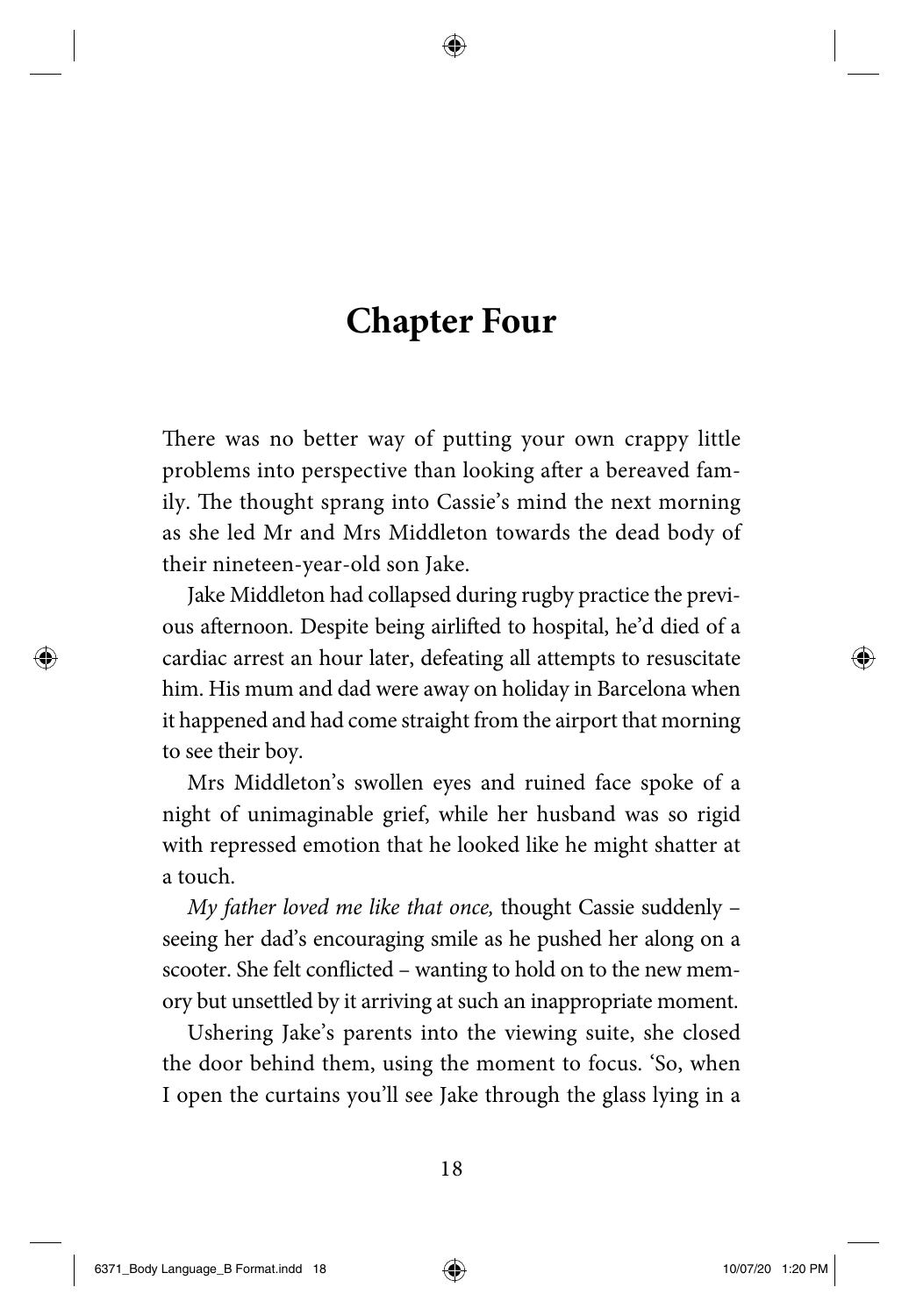bed. He's got a coverlet over him, and a pillow under his head.' Preparing people for what they were about to see helped to dull the shock a little. And she had taken her time over Jake's appearance: combing his hair, cleaning the smears of mud from his face, and remembering to put a rolled-up towel under his neck – it tilted the head back, preventing the lower jaw from falling open.

'Just let me know when you're ready,' she said.

Mr Middleton nodded, impatient. The A&E staff nurse had mentioned that he was something big in the City and seeing the tidemark of dried shaving foam under one ear, Cassie felt a rush of pity: it must be hard for someone so used to being in control to come up against a problem that he couldn't fix.

She pulled on the cord that opened the curtains.

At the sight of her son's blade-clean profile, Jake's mum sagged, and might have crumpled without Cassie's steadying hand beneath her elbow. The father stayed dry-eyed, his face as immobile as a carved wooden mask: the type who in her experience might implode without warning.

'Can I . . . touch him?' Mrs Middleton's tear-wrecked face was hard to look at but Cassie held her gaze.

'Of course,' she said, opening the glass door for her.

After just a few minutes with his son, Jake's dad emerged alone, a strange half-smile on his face.

*Here we go*, thought Cassie.

'The doctor mentioned a . . . post-mortem.'

'Yes, Mr Middleton. The coroner has asked for one – to find out what caused Jake's death.'

He bent his head towards her. 'Listen to me,' his voice a low growl. 'You tell the coroner that if anyone lays a finger on that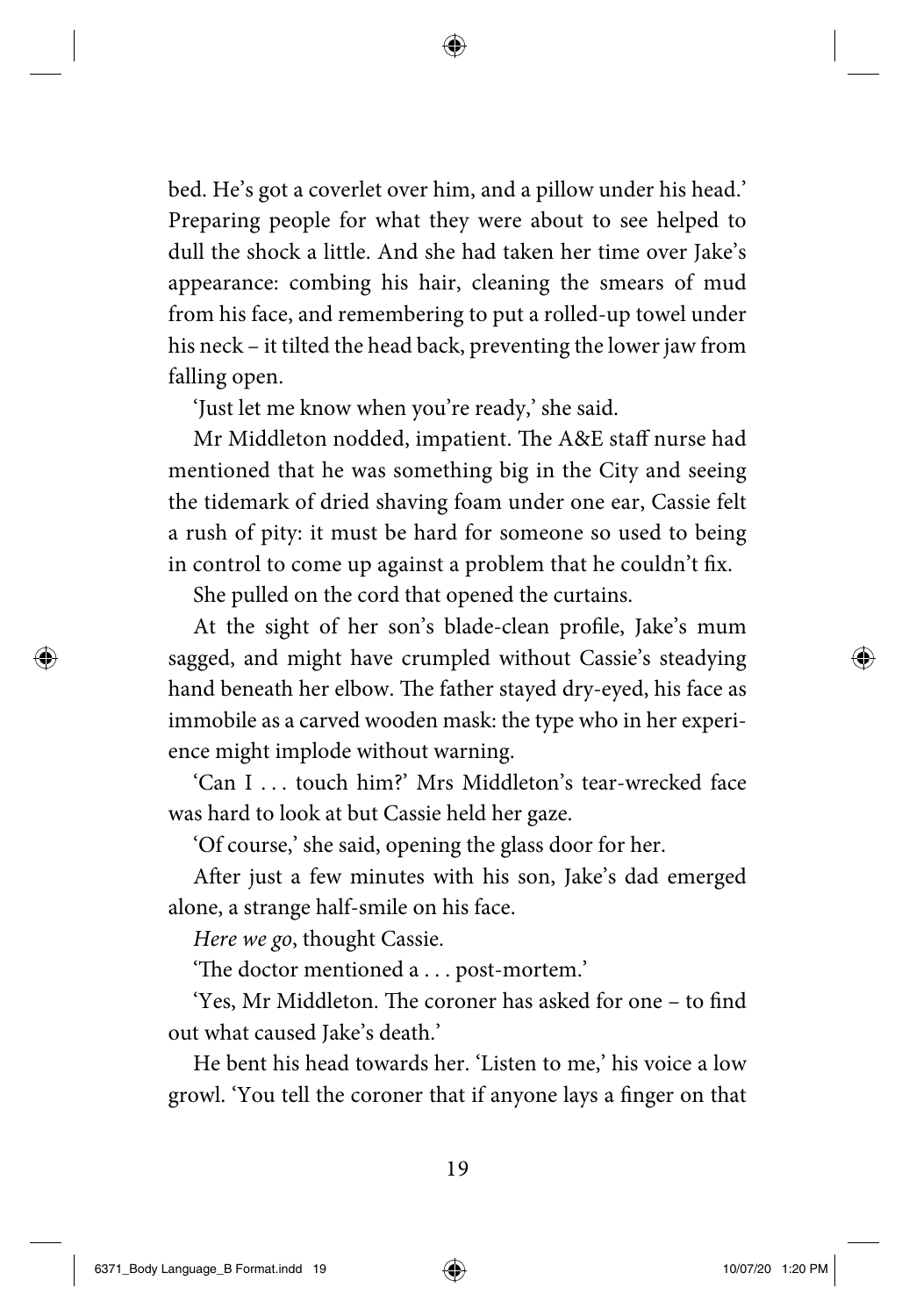boy –  $my$  boy – in there, I will make it my business to find him and to kill him.'

Cassie met his eyes. 'I'd feel the same if he was my son. He's such a beautiful boy, isn't he?'

Mr Middleton looked confused for a moment, before nodding wordlessly, the long-suppressed tears spilling down his cheeks.

When Cassie saw them out more than an hour later, Mr Middleton was no longer threatening blue murder against anyone who touched his son, and had even agreed that maybe it would help to know what had taken Jake from them.

In the loo, Cassie replaced her lip rings and eyebrow bolt and scooped the top layer of hair back into its usual topknot, exposing the shaved undercut arching above her right ear. She always toned down her look for a family viewing, knowing that some people, especially the older generation, found it off-putting. It was a bit of a chore, but she didn't mind: making the bereaved feel as comfortable as possible trumped everything.

Maybe it had become something more than that over the years, she realised: a ritual marking the borderline between her work with the living and the dead.

It was a relief to get back to the autopsy suite, where a bodybagged figure lay waiting on her table. Carl, the junior technician, back at work after his day off sick, had thoughtfully retrieved her customer from the fridge for the midday PM list.

'Heavy viewing?' He looked up from laying out the clean sample pots.

'Aren't they all?'

Carl nodded. Although only twenty-two and a relative newbie, he already knew the score: the toughest part of the job wasn't dealing with the dead, it was looking after their grieving relatives.